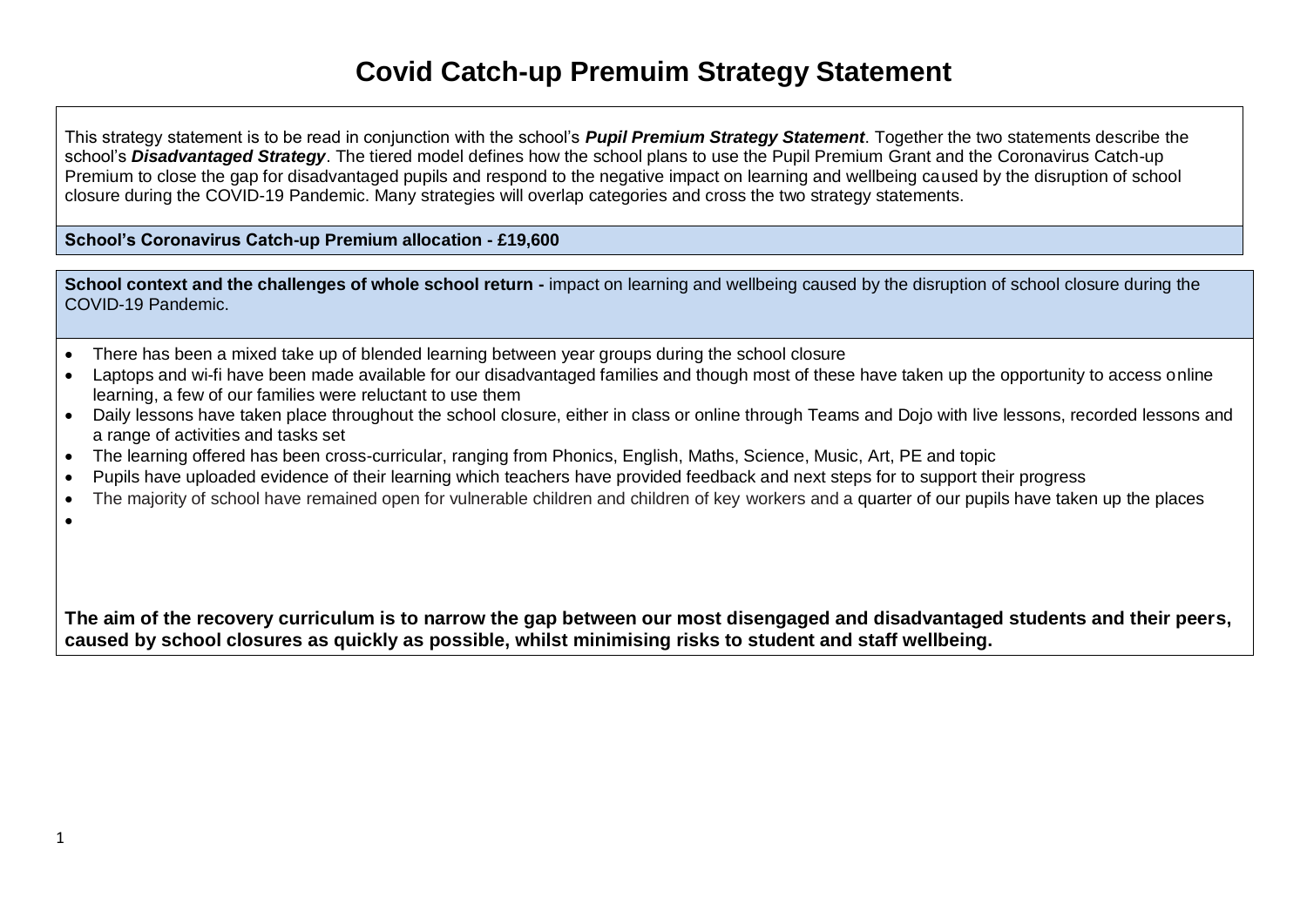|              | <b>Teaching and whole school strategies</b><br>High quality teaching for all<br>Effective diagnostic assessment<br>Supporting remote learning<br><b>Supporting Early Career teachers</b><br>Focussing on professional development                                                                                                                                              |                                |                                                    |
|--------------|--------------------------------------------------------------------------------------------------------------------------------------------------------------------------------------------------------------------------------------------------------------------------------------------------------------------------------------------------------------------------------|--------------------------------|----------------------------------------------------|
|              |                                                                                                                                                                                                                                                                                                                                                                                | <b>Person/Team Responsible</b> | <b>Cost</b>                                        |
| $\mathsf{A}$ | Quality First Teaching Not all staff and leaders have engaged in evidence informed learning to<br>develop knowledge, skill and confidence in providing Quality First Teaching and so high quality,<br>research informed CPD will support staff to enable this to happen                                                                                                        | <b>BC/LA</b>                   | One Wakefield<br>£500<br>programme<br>contribution |
| B            | Assessment Missed learning opportunities throughout the school closure have left 'gaps' in<br>children's learning, so identified members of staff will take part in an Assessment Lead Programme<br>and then distribute through CPD to ensure staff are confident with approaches to assessment for<br>learning and how to use these skills to inform what needs to be taught. | BC LA IM                       | £1000                                              |
| $\mathbf{C}$ | <b>Curriculum</b> Over the past year, there has been inconsistencies of children accessing the Long-Term<br>planning that is in place and there have been gaps in skills and knowledge due to school/bubble<br>closures.                                                                                                                                                       | RC/ LA/ subject leaders        |                                                    |
| D            | Remote Learning There has been a large proportion of children who have not attended school due<br>to the school closure. To support these children in their education, blended learning has occurred<br>daily through Teams, Dojo and Oak National Academy                                                                                                                     | RC/IM                          |                                                    |
|              | <b>Targeted Academic Support</b><br>High quality, one to one and small group tuition<br>Teaching Assistants and targeted support<br>Academic tutoring<br>Planning for pupils with special educational needs and disabilities                                                                                                                                                   |                                |                                                    |
|              |                                                                                                                                                                                                                                                                                                                                                                                | <b>Person/Team Responsible</b> | <b>Cost</b>                                        |
| E            | Teaching Assistants TA's deployment during whole class lessons tends to focus on the lower<br>attaining/SEN pupils, so high quality CPD for teachers and teaching assistants is to be prioritised to<br>ensure TA's add value to what teachers do                                                                                                                              | RC, LA, JR, BP, JSS, CA, AT    | £1000                                              |
| F            | <b>SEND</b> Our disadvantaged and SEND children have made the least progress during the closure of the<br>school and so these children will require one-to-one and small group tuition to fill the gaps, providing<br>evidence based, high quality interventions which explicitly link to the content of daily lessons                                                         | RC, LA, JR                     |                                                    |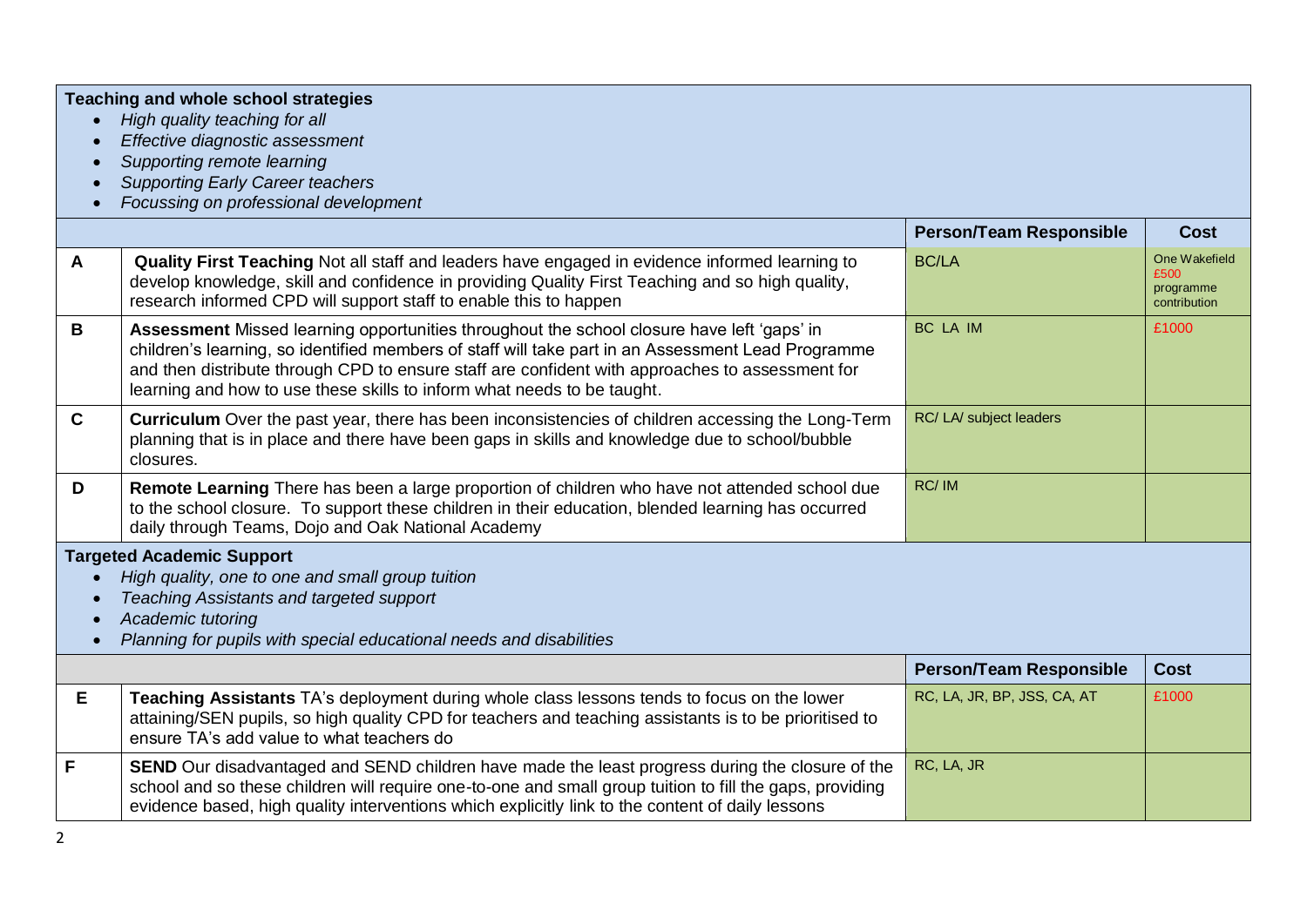| G | Reading The closure of school has impacted on children's reading skills, particularly the most<br>disadvantaged and SEN children. Through the delivery of RWI, Fresh Start and Accelerated Reader<br>these gaps will be addressed and monitored closely. Bespoke reading interventions will take place<br>during Breakfast Club and throughout the day.          | LA, CF, JL, SB, AA             | <b>Fresh Start</b><br>training<br>£520<br><b>HLTA Breakfast</b><br>Club.<br>£1000<br><b>Texts</b><br>£2,000 |
|---|------------------------------------------------------------------------------------------------------------------------------------------------------------------------------------------------------------------------------------------------------------------------------------------------------------------------------------------------------------------|--------------------------------|-------------------------------------------------------------------------------------------------------------|
| н | Tutoring The closure of school has impacted on children's progress of mathematical skills,<br>particularly the most disadvantaged and SEN children. Using the National Tutoring Programme, a<br>tutor from White Rose will work with small groups of children.                                                                                                   | RC, BP                         | National<br>Tutoring<br>£5,000                                                                              |
|   | <b>Wider Strategies</b><br>Supporting pupils' social, emotional and behavioural needs<br>Planning carefully for adopting a SEL curriculum<br>Communicating with and supporting parents<br>Supporting parents of with pupils of different ages<br>Successful implementation in challenging times                                                                  |                                |                                                                                                             |
|   |                                                                                                                                                                                                                                                                                                                                                                  | <b>Person/Team Responsible</b> | <b>Cost</b>                                                                                                 |
|   | Social and Emotional - Interventions Our children, particularly our most disadvantaged and SEND<br>children, will find the return to school life challenging. There will a be a strong focus on supporting the<br>social and emotional needs of our children., through implementing the 'Thrive' programme, including<br>training teachers and TA's to implement | RC, LA, KW, LR, JR             | <b>Thrive</b><br>£2,450                                                                                     |
|   |                                                                                                                                                                                                                                                                                                                                                                  |                                |                                                                                                             |
| J | Social and Emotional -In class We have a significant group of children who have Social and<br>Emotional learning difficulties, to address this we will implement a complete Wellbeing curriculum<br>through 'Scarf' to support staff with their workload and build their confidence in delivering SEL<br>lessons                                                 | KW, JR                         | <b>Scarf</b><br>£2,000                                                                                      |
| K | Communicating with parents There has been greater communication between parents to support<br>them through the school closure. To continue to support and strengthen this, communications via the<br>school website, twitter and Dojo will be used regularly with teachers and the admin staff.                                                                  | <b>SC</b>                      |                                                                                                             |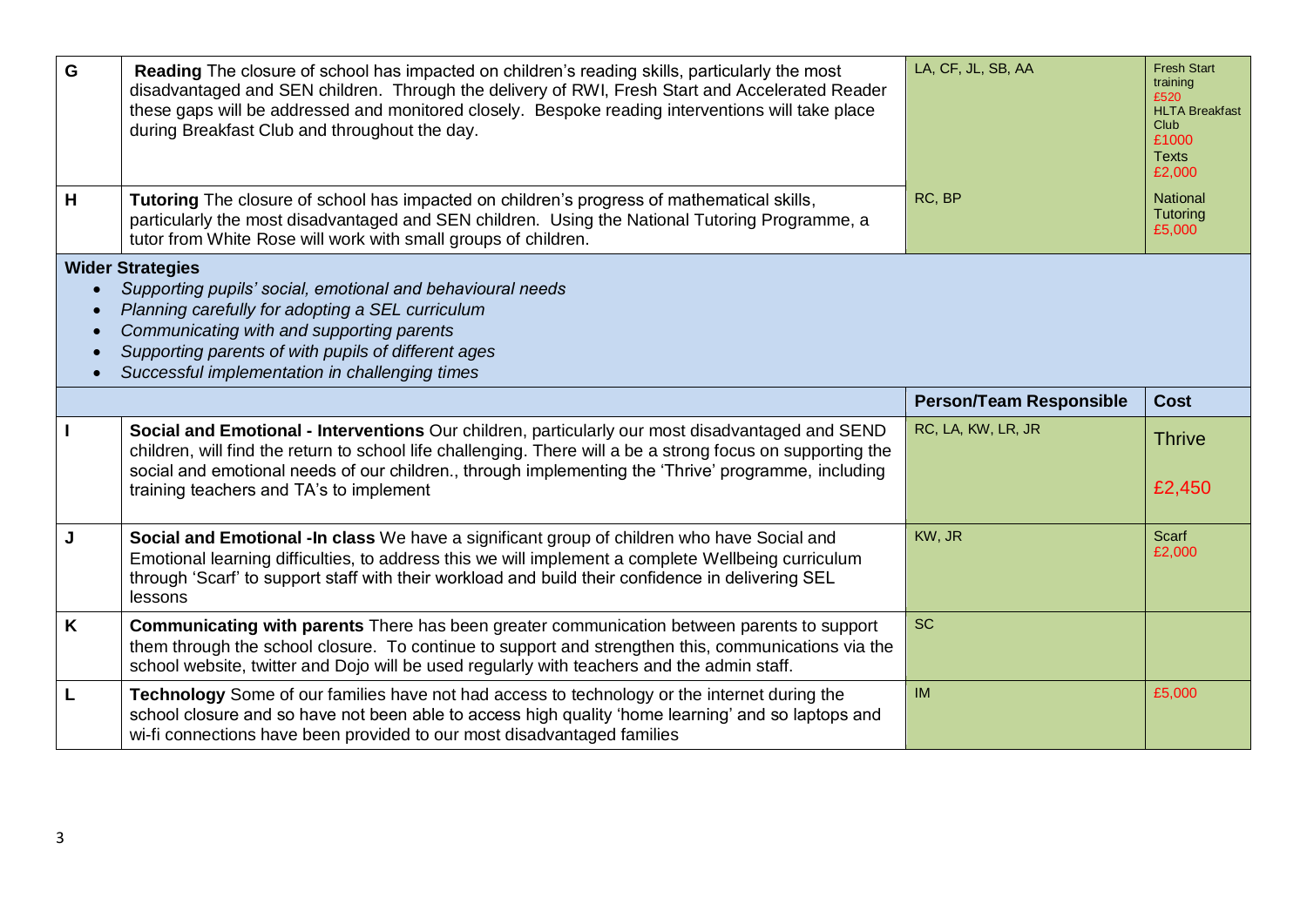|                                                                                                                                                                                                                                                                                     | Teaching and whole school strategies - Quality First Teaching                                                                                                                                                                                                                                                                                                                                                                                                                                                                                                                                                                                                                                                                                                                                                                                                 |                                                                                                                                                                                                                                                                                                                                                                                                                                                                                                                                                                                                                                                                                                                                                                                                                    | One Wakefield £500 programme contribution                                                                                                                                                                                                                                                                                                                                                                                                                                                                                                                                                                                                                                                                                                                                                                                                          |                                                                                                                                                                                                                                                                                                                                                                                                                                                                                                                                                                                                                                                                                                                     |
|-------------------------------------------------------------------------------------------------------------------------------------------------------------------------------------------------------------------------------------------------------------------------------------|---------------------------------------------------------------------------------------------------------------------------------------------------------------------------------------------------------------------------------------------------------------------------------------------------------------------------------------------------------------------------------------------------------------------------------------------------------------------------------------------------------------------------------------------------------------------------------------------------------------------------------------------------------------------------------------------------------------------------------------------------------------------------------------------------------------------------------------------------------------|--------------------------------------------------------------------------------------------------------------------------------------------------------------------------------------------------------------------------------------------------------------------------------------------------------------------------------------------------------------------------------------------------------------------------------------------------------------------------------------------------------------------------------------------------------------------------------------------------------------------------------------------------------------------------------------------------------------------------------------------------------------------------------------------------------------------|----------------------------------------------------------------------------------------------------------------------------------------------------------------------------------------------------------------------------------------------------------------------------------------------------------------------------------------------------------------------------------------------------------------------------------------------------------------------------------------------------------------------------------------------------------------------------------------------------------------------------------------------------------------------------------------------------------------------------------------------------------------------------------------------------------------------------------------------------|---------------------------------------------------------------------------------------------------------------------------------------------------------------------------------------------------------------------------------------------------------------------------------------------------------------------------------------------------------------------------------------------------------------------------------------------------------------------------------------------------------------------------------------------------------------------------------------------------------------------------------------------------------------------------------------------------------------------|
| <b>Barrier/Problem</b>                                                                                                                                                                                                                                                              | <b>Intervention Description</b><br>(What are the active ingredients?)                                                                                                                                                                                                                                                                                                                                                                                                                                                                                                                                                                                                                                                                                                                                                                                         | <b>Implementation Activities</b>                                                                                                                                                                                                                                                                                                                                                                                                                                                                                                                                                                                                                                                                                                                                                                                   | <b>Implementation Outcomes</b>                                                                                                                                                                                                                                                                                                                                                                                                                                                                                                                                                                                                                                                                                                                                                                                                                     | <b>Pupil Outcomes</b>                                                                                                                                                                                                                                                                                                                                                                                                                                                                                                                                                                                                                                                                                               |
| A - Not all staff and<br>leaders have engaged in<br>evidence informed<br>learning to develop<br>knowledge, skill and<br>confidence in providing<br><b>Quality First Teaching</b><br>and so high quality,<br>research informed CPD<br>will support staff to<br>enable this to happen | <b>Active Ingredient 1:</b><br><b>Empowered staff</b><br>All teachers will engage in CPD<br>focusing on EEF recommendations<br>for implementing Metacognition<br>strategies into the classroom<br><b>Active Ingredient 2:</b><br>Model<br>Teacher thinks aloud to explicitly<br>model the thinking process<br><b>Active Ingredient 3:</b><br>Teach<br>Metacognition skills are taught<br>explicitly through assemblies,<br>lessons, displays etc<br><b>Active Ingredient 4:</b><br>Make explicit<br>Talk about the strategies children<br>are using during each lesson<br><b>Active Ingredient 5:</b><br>Review<br>At the start/end of lessons remind<br>pupils of strategies they will be<br>using/have used and share ideas of<br>'ways of learning'<br><b>Active Ingredient 6:</b><br>Teaching practice will be informed<br>by the best available evidence | <b>Active ingredient 1</b><br>Training:<br>Whole staff training: initial 3, 1-<br>hour sessions to connect<br>and develop staff knowledge of<br>the evidence base practice,<br>followed up by two further<br>sessions over the first two<br>terms .LA to lead with<br>recommendations from One<br>Wakefield.<br><b>Active ingredient 2</b><br>Coaching:<br>Follow up fortnightly coaching<br>sessions (phase specific)<br>led by the SLT in the first term<br>to support adoption and fidelity.<br>As practice develops, identify<br>staff champion to support<br>ongoing coaching and provide<br>examples for others.<br><b>Active ingredient 3</b><br>Monitoring:<br>SLT: periodic learning walks,<br>lesson observations.<br>Standing item on phase<br>meetings; staff feedback on<br>actions taken and impacts | <b>Short term</b><br>Fidelity:<br>Staff understand and implement<br>metacognition strategies in their<br>teaching<br>Planning focuses on the learning<br>process rather than the end product<br>Teachers understand how children<br>learn which informs their planning<br>Teachers have a greater insight into<br>how each child learns, which<br>improves assessments<br>Share with parents about how<br>children learn<br><b>Medium term:</b><br>Classrooms develop an enquiry<br>approach to learning<br>Teachers have learning conversations<br>to share their developing<br>understanding of how we learn and<br>support each other in the planning of<br>how children learn as well as what<br>they are learning<br>Long term:<br>The culture around the whole school<br>is embedded with how children learn<br>and the language of learning | <b>Short term</b><br>Children understand how they<br>learn best and the language<br>of learning they need<br>There is greater ownership of<br>what children learn and they<br>are increasingly more<br>independent<br><b>Medium term:</b><br>Children become increasingly<br>responsible for their own<br>learning<br>Self-esteem improves and<br>barriers to learning can be<br>identified and overcome and<br>social and emotional<br>development improves<br>Children are more aware of<br>how skills can be transferred<br>into different subjects<br>Long term:<br>The skills that children learn<br>can be used for future<br>learning and support them in<br>life long learning, attitudes<br>and capacities |
| Review Progress at the end of the autumn term                                                                                                                                                                                                                                       |                                                                                                                                                                                                                                                                                                                                                                                                                                                                                                                                                                                                                                                                                                                                                                                                                                                               | Review Progress at the end of the spring term                                                                                                                                                                                                                                                                                                                                                                                                                                                                                                                                                                                                                                                                                                                                                                      | Review Progress at the end of the summer term                                                                                                                                                                                                                                                                                                                                                                                                                                                                                                                                                                                                                                                                                                                                                                                                      |                                                                                                                                                                                                                                                                                                                                                                                                                                                                                                                                                                                                                                                                                                                     |
|                                                                                                                                                                                                                                                                                     |                                                                                                                                                                                                                                                                                                                                                                                                                                                                                                                                                                                                                                                                                                                                                                                                                                                               |                                                                                                                                                                                                                                                                                                                                                                                                                                                                                                                                                                                                                                                                                                                                                                                                                    |                                                                                                                                                                                                                                                                                                                                                                                                                                                                                                                                                                                                                                                                                                                                                                                                                                                    |                                                                                                                                                                                                                                                                                                                                                                                                                                                                                                                                                                                                                                                                                                                     |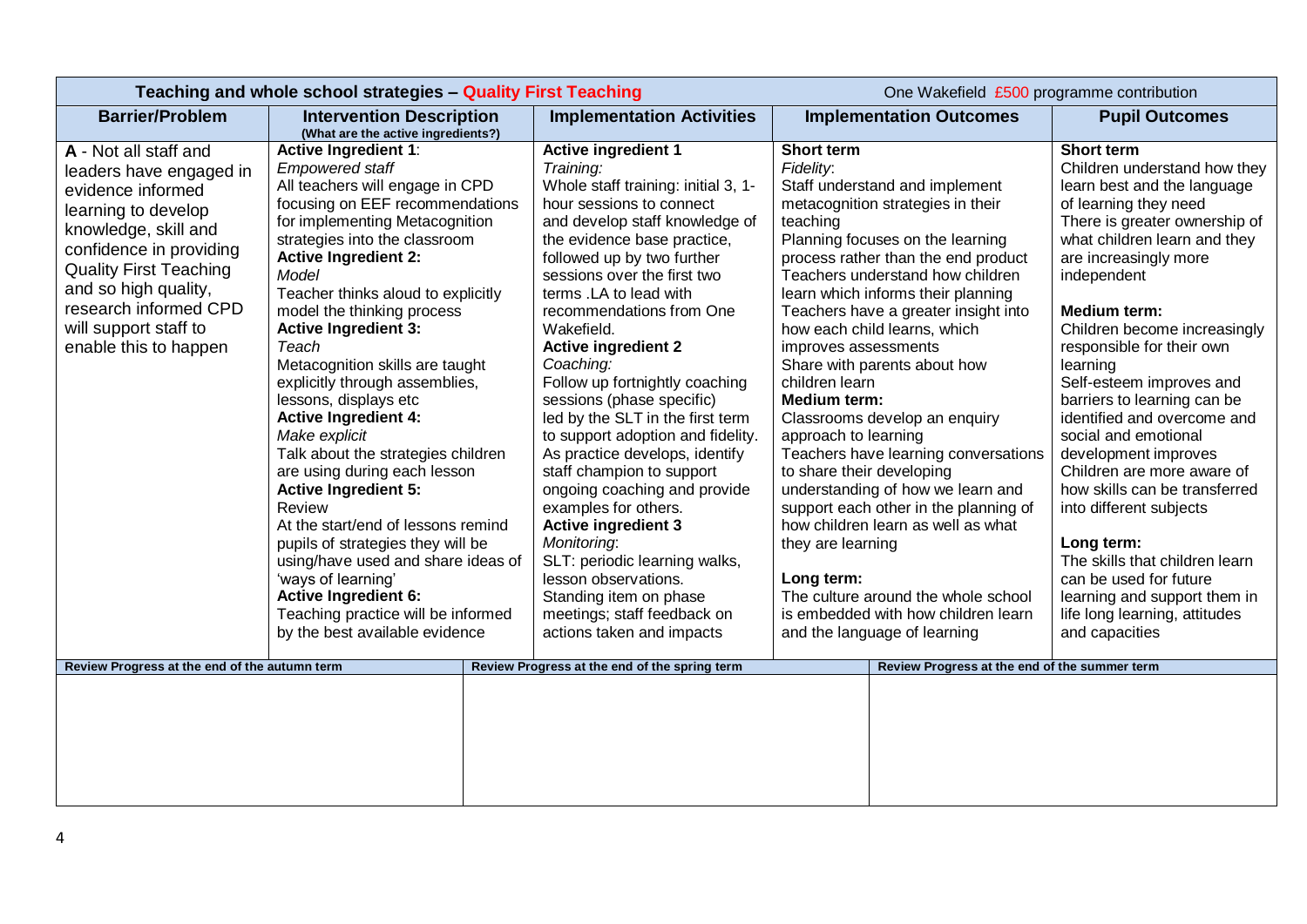| Teaching and whole school strategies - Assessment |                                        |  |                                               |                         | £1000                                         |                                 |
|---------------------------------------------------|----------------------------------------|--|-----------------------------------------------|-------------------------|-----------------------------------------------|---------------------------------|
| <b>Barrier/Problem</b>                            | <b>Intervention Description</b>        |  | <b>Implementation Activities</b>              |                         | <b>Implementation Outcomes</b>                | <b>Pupil Outcomes</b>           |
|                                                   | (What are the active ingredients?)     |  |                                               |                         |                                               |                                 |
| <b>B</b> - Missed learning                        | <b>Active Ingredient 1:</b>            |  | <b>Active Ingredient 1</b>                    | Short term:             |                                               | Short term:                     |
| opportunities throughout                          | One middle leader and one senior       |  | Equity                                        | Fidelity                |                                               | Pupils will have higher         |
| the school closure have                           | leader engages in substantial          |  | Access EBE's ALP and                          |                         | Assessment leads articulate why,              | expectations in relation to the |
| left 'gaps' in children's                         | assessment based professional          |  | Assessment Essentials course.                 | when and how to assess. |                                               | quality of the work they        |
| learning, so identified                           | learning and complete EBE's            |  |                                               |                         | There is a shared understanding and           | produce because feedback is     |
| members of staff will                             | Assessment Lead Programme from         |  |                                               |                         | agreement of key concepts in                  | focused and specific.           |
| take part in an                                   | January to December 2021.              |  | <b>Active Ingredient 2</b>                    | assessment pedagogy.    |                                               |                                 |
| <b>Assessment Lead</b>                            | <b>Active Ingredient 2:</b>            |  | Opportunities to share                        |                         | Colleagues will design formative and          | Pupils will receive clear       |
| Programme and then                                | All teachers will engage in assessment |  | Observe and share practice                    |                         | summative assessments that are                | explanations of new content,    |
| distribute through CPD                            | focused professional learning and      |  | (video facility), engage in further           |                         | demonstrably reliable in supporting           | receive feedback on how they    |
| to ensure staff are                               | complete EBE Assessment Essentials     |  | reading and support                           |                         | curriculum planning and tracking              | are progressing, have           |
| confident with                                    | programme April to December 2021.      |  | collaborative conversations.                  | progress.               |                                               | opportunities for interactivity |
| approaches to                                     | <b>Active Ingredient 3:</b>            |  | Planned and regular pause                     | All teachers            |                                               | through questioning and are     |
| assessment for learning                           | Assessment practice will be informed   |  | points for review and                         |                         | Teachers are guided to question               | supported through targeted      |
| and how to use these                              | by the best available evidence         |  | collaboration conversations.                  | existing practices.     |                                               | scaffolding regardless of       |
| skills to inform what                             | <b>Active Ingredient 4:</b>            |  |                                               |                         | More dependable methods are                   | whether they are learning       |
| needs to be taught.                               | A framework of universally understood  |  |                                               |                         | deployed so that pupils are supported         | remotely or face to face.       |
|                                                   | assessment fundamentals and            |  | <b>Active Ingredient 3</b>                    |                         | to make progress in remote and face           |                                 |
|                                                   | expectations will be created.          |  | Collaborative approach                        |                         | to face lesson sequences.                     |                                 |
|                                                   | <b>Active Ingredient 5:</b>            |  | Design and deliver an                         |                         | Teachers better understand the                | <b>Medium Term</b>              |
|                                                   | The two evidence informed              |  | excellence guidance document.                 |                         | impact of their teaching on children's        | Teacher workload will reduce    |
|                                                   | assessment leads will drive            |  |                                               |                         | learning so they can make better              | because feedback at the point   |
|                                                   | improvements through the school        |  | <b>Active Ingredient 4</b>                    |                         | decisions about what happens next.            | of learning becomes integral    |
|                                                   | <b>Active ingredient 6:</b>            |  | Follow up support                             | <b>Medium term</b>      |                                               | to everyday lesson structure.   |
|                                                   | High quality teaching will be          |  | Assessment leads coach and                    |                         | <b>Assessment Leads improve the</b>           |                                 |
|                                                   | underpinned by clearly defined         |  | mentor staff at all levels to build           |                         | reliability of judgement in both              | <b>Long Term</b>                |
|                                                   | assessment practices including         |  | capacity.                                     | formative and summative |                                               | Pupils' motivation to improve   |
|                                                   | retrieval practices, feedback, editing |  | Teachers assess effectively the               | approaches.             |                                               | will increase because they      |
|                                                   | and reviewing.                         |  | extent to which core aspects of               | All teachers            |                                               | are experiencing success and    |
|                                                   | <b>Active Ingredient 8</b>             |  | learning require revisiting and               |                         | The professional learning helps to            | celebrating the acquisition of  |
|                                                   | Regular, low stakes assessments        |  | rebuilding for individuals and                |                         | reduce unnecessary workload and               | knowledge                       |
|                                                   | quickly identify which core aspects of |  | groups.                                       |                         | increase the effectiveness of                 |                                 |
|                                                   | learning require revisiting and        |  | A responsive curriculum offer is              |                         | classroom practice by honing the skill        |                                 |
|                                                   | rebuilding for individuals and groups. |  | built taking account of                       |                         | of evidence informed decision making          |                                 |
|                                                   |                                        |  | assessment information                        |                         | (formative and summative).                    |                                 |
| Review Progress at the end of the autumn term     |                                        |  | Review Progress at the end of the spring term |                         | Review Progress at the end of the summer term |                                 |
|                                                   |                                        |  |                                               |                         |                                               |                                 |
|                                                   |                                        |  |                                               |                         |                                               |                                 |
|                                                   |                                        |  |                                               |                         |                                               |                                 |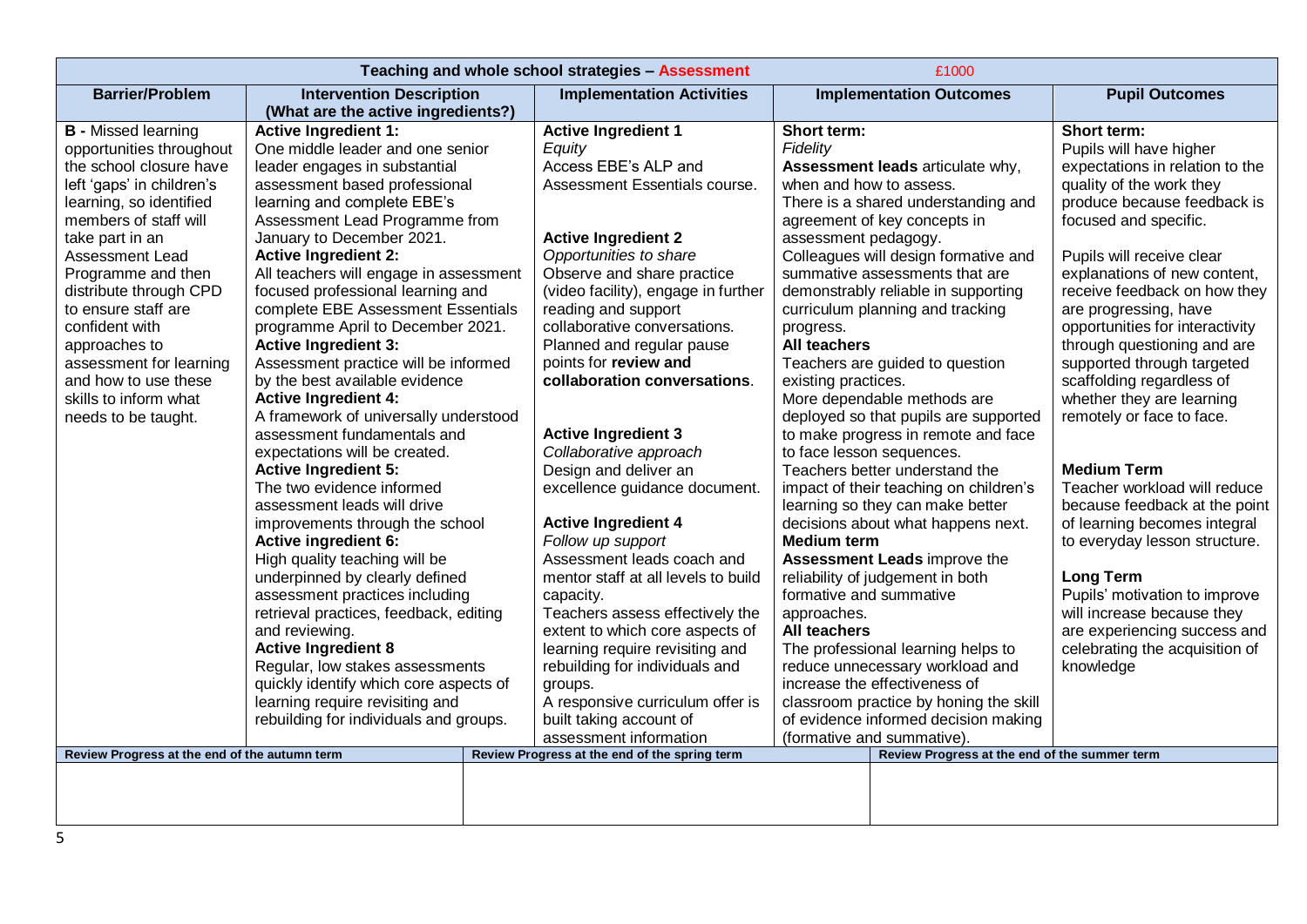|                                                                                                                                                                                                                                    | Teaching and whole school strategies - Curriculum                                                                                                                                                                                                                                                                                                                                                                                                                                                                                                                                                                                                                                                                               |  |                                                                                                                                                                                                                                                                                                                                                                                                                                                                                                                                                                                                                                                                                                                                                                                                                                                                                                                                                                                                   |                                                  |                                                               |                                                                                                                                                                                                                                                                                                                                                                                                                                                                                                                                                                                                                                                                                                                                              |                                                                                                                                                                                                                                                                                                                                                                                                                                                      |
|------------------------------------------------------------------------------------------------------------------------------------------------------------------------------------------------------------------------------------|---------------------------------------------------------------------------------------------------------------------------------------------------------------------------------------------------------------------------------------------------------------------------------------------------------------------------------------------------------------------------------------------------------------------------------------------------------------------------------------------------------------------------------------------------------------------------------------------------------------------------------------------------------------------------------------------------------------------------------|--|---------------------------------------------------------------------------------------------------------------------------------------------------------------------------------------------------------------------------------------------------------------------------------------------------------------------------------------------------------------------------------------------------------------------------------------------------------------------------------------------------------------------------------------------------------------------------------------------------------------------------------------------------------------------------------------------------------------------------------------------------------------------------------------------------------------------------------------------------------------------------------------------------------------------------------------------------------------------------------------------------|--------------------------------------------------|---------------------------------------------------------------|----------------------------------------------------------------------------------------------------------------------------------------------------------------------------------------------------------------------------------------------------------------------------------------------------------------------------------------------------------------------------------------------------------------------------------------------------------------------------------------------------------------------------------------------------------------------------------------------------------------------------------------------------------------------------------------------------------------------------------------------|------------------------------------------------------------------------------------------------------------------------------------------------------------------------------------------------------------------------------------------------------------------------------------------------------------------------------------------------------------------------------------------------------------------------------------------------------|
| <b>Barrier/Problem</b>                                                                                                                                                                                                             | <b>Intervention Description</b><br>(What are the active ingredients?)                                                                                                                                                                                                                                                                                                                                                                                                                                                                                                                                                                                                                                                           |  | <b>Implementation Activities</b>                                                                                                                                                                                                                                                                                                                                                                                                                                                                                                                                                                                                                                                                                                                                                                                                                                                                                                                                                                  |                                                  |                                                               | <b>Implementation Outcomes</b>                                                                                                                                                                                                                                                                                                                                                                                                                                                                                                                                                                                                                                                                                                               | <b>Pupil Outcomes</b>                                                                                                                                                                                                                                                                                                                                                                                                                                |
| C - Over the past<br>year, there has been<br>inconsistencies of<br>children accessing the<br>Long-Term planning<br>that is in place and<br>there have been gaps<br>in skills and<br>knowledge due to<br>school/bubble<br>closures. | <b>Active Ingredient 1:</b><br>Identify key elements/ concepts have<br>been missed over the past year and<br>how these can be addressed<br><b>Active Ingredient 2:</b><br>There is a clear understanding of the<br>school's vision and implementation of<br>the curriculum for all stakeholders<br><b>Active Ingredient 3:</b><br>The sequence of learning for each<br>subject are revisited to ensure gaps in<br>skills and knowledge have been<br>blended into the progression of skills<br>for the upcoming year<br><b>Active Ingredient 4:</b><br>Monitor the sequence of learning in<br>each year group to ensure it is<br>accurate and supports children in<br>making the most progress in all areas<br>of the curriculum |  | <b>Active Ingredient 1</b><br>All stakeholders have an input<br>into the school's vision and<br>what it means.<br>Each subject leader to create a<br>clear vision of their subject and<br>how it is implemented<br>throughout school, looking at<br>how children make progress in<br>their subject<br><b>Active Ingredient 2</b><br>Teachers and subject leaders<br>will consider how missed<br>elements/insecure concepts<br>are blended into the ambitions<br>of the year group expectations,<br>to avoid unnecessary repetition<br>and ensuring that expectations<br>for all, remain high.<br><b>Active Ingredient 3</b><br>Subject leaders and teachers<br>will revisit curriculum<br>plans/maps to ensure that<br>sequences of learning are in<br>place and help to learn and<br>retain more<br><b>Active Ingredient 4</b><br>Senior leaders and subject<br>leaders will monitor to ensure<br>that teaching and learning<br>meets the needs of the<br>school's adapted learning<br>strategy. | $\bullet$<br>$\bullet$<br>$\bullet$<br>$\bullet$ | Short term:<br>them<br><b>Medium term</b><br><b>Long Term</b> | Meet with all stakeholders to gain<br>their view of the vision for the<br>school and what it means to<br>Using the feedback, create a<br>vision for the school that all<br>stakeholders are familiar with<br>Teachers and subject leaders to<br>meet to identify the missed<br>learning in all subjects<br>Subject leaders to create a vision<br>for their subject and revise the<br>progression of skills, reflecting on<br>the gaps in learning and how<br>these can be addressed<br>SLT will monitor subjects through<br>lesson observations, book<br>scrutinies, learning walks etc.<br>Long term planning will be<br>reviewed to ensure it is<br>successfully being implemented<br>and supports our children's<br>learning and progress | Short term:<br>Gaps will be addressed<br>within the core subjects and<br>key elements and concepts<br>will be taught to support<br>future learning<br><b>Medium Term</b><br>Pupils will be able to access<br>learning and make<br>accelerated progress in all<br>areas of learning<br><b>Long Term</b><br>Children will build on the key<br>elements and concepts<br>taught and transfer these into<br>their learning as they move<br>through school |
| Review Progress at the end of the autumn term                                                                                                                                                                                      |                                                                                                                                                                                                                                                                                                                                                                                                                                                                                                                                                                                                                                                                                                                                 |  | Review Progress at the end of the spring term                                                                                                                                                                                                                                                                                                                                                                                                                                                                                                                                                                                                                                                                                                                                                                                                                                                                                                                                                     |                                                  |                                                               | Review Progress at the end of the summer term                                                                                                                                                                                                                                                                                                                                                                                                                                                                                                                                                                                                                                                                                                |                                                                                                                                                                                                                                                                                                                                                                                                                                                      |
|                                                                                                                                                                                                                                    |                                                                                                                                                                                                                                                                                                                                                                                                                                                                                                                                                                                                                                                                                                                                 |  |                                                                                                                                                                                                                                                                                                                                                                                                                                                                                                                                                                                                                                                                                                                                                                                                                                                                                                                                                                                                   |                                                  |                                                               |                                                                                                                                                                                                                                                                                                                                                                                                                                                                                                                                                                                                                                                                                                                                              |                                                                                                                                                                                                                                                                                                                                                                                                                                                      |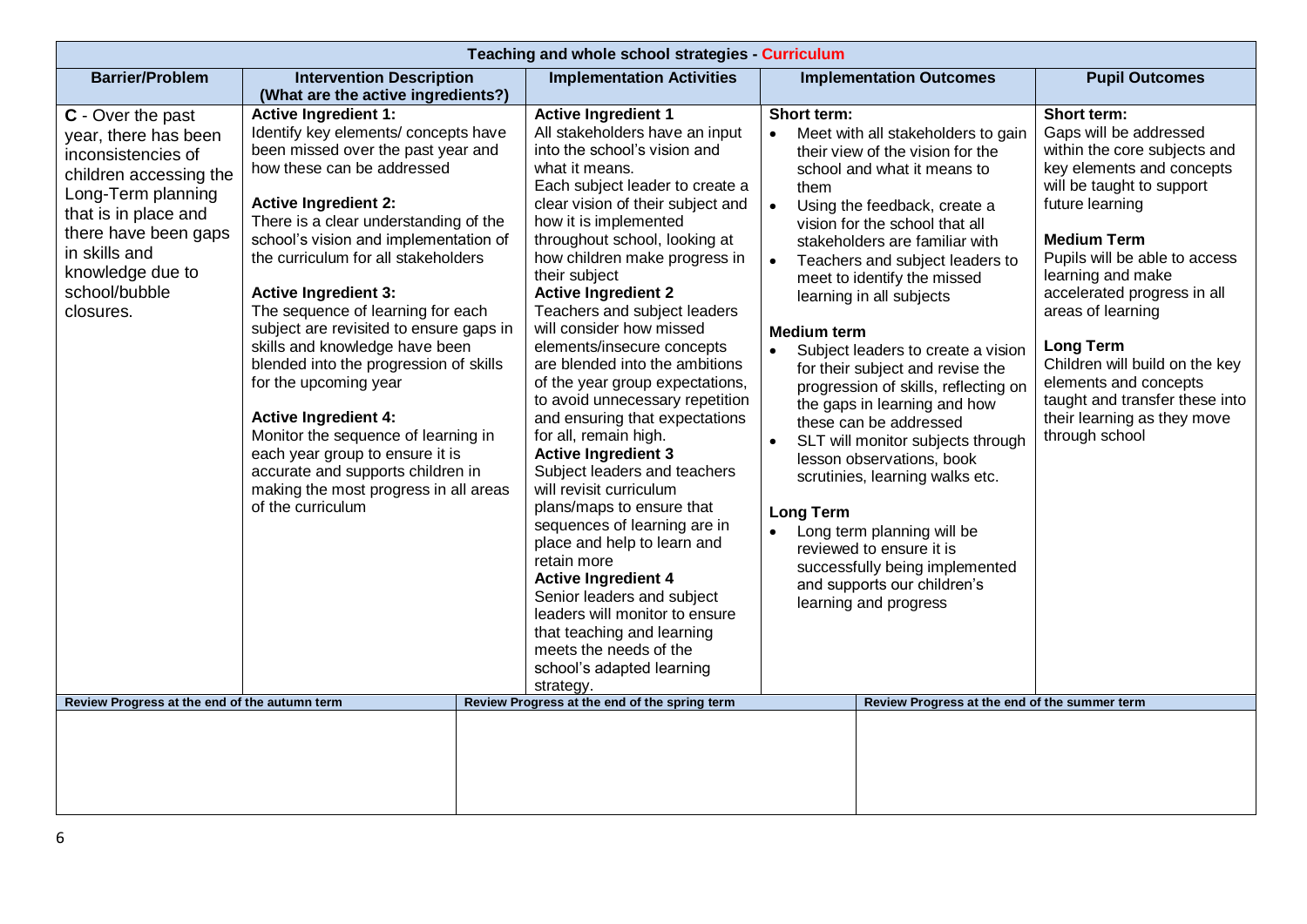| Teaching and whole school strategies - Remote Learning                                                                                                                                                                                                                        |                                                                                                                                                                                                                                                                                                                                                                                                                                                                                                                                                                                                                                                                                                                                              |                                                                                                                                                                                                                                                                                                                                                                                                                                                                |                                                                                                                                                                                                                                                                                                                                                                                                                                                                                                                                                                                                                                                                                                                                  |                                                                                                                                                                                                                                                                                                                                                                                                                                                                                                                                               |
|-------------------------------------------------------------------------------------------------------------------------------------------------------------------------------------------------------------------------------------------------------------------------------|----------------------------------------------------------------------------------------------------------------------------------------------------------------------------------------------------------------------------------------------------------------------------------------------------------------------------------------------------------------------------------------------------------------------------------------------------------------------------------------------------------------------------------------------------------------------------------------------------------------------------------------------------------------------------------------------------------------------------------------------|----------------------------------------------------------------------------------------------------------------------------------------------------------------------------------------------------------------------------------------------------------------------------------------------------------------------------------------------------------------------------------------------------------------------------------------------------------------|----------------------------------------------------------------------------------------------------------------------------------------------------------------------------------------------------------------------------------------------------------------------------------------------------------------------------------------------------------------------------------------------------------------------------------------------------------------------------------------------------------------------------------------------------------------------------------------------------------------------------------------------------------------------------------------------------------------------------------|-----------------------------------------------------------------------------------------------------------------------------------------------------------------------------------------------------------------------------------------------------------------------------------------------------------------------------------------------------------------------------------------------------------------------------------------------------------------------------------------------------------------------------------------------|
| <b>Barrier/Problem</b>                                                                                                                                                                                                                                                        | <b>Intervention Description</b><br>(What are the active ingredients?)                                                                                                                                                                                                                                                                                                                                                                                                                                                                                                                                                                                                                                                                        | <b>Implementation Activities</b>                                                                                                                                                                                                                                                                                                                                                                                                                               | <b>Implementation Outcomes</b>                                                                                                                                                                                                                                                                                                                                                                                                                                                                                                                                                                                                                                                                                                   | <b>Pupil Outcomes</b>                                                                                                                                                                                                                                                                                                                                                                                                                                                                                                                         |
| <b>D</b> - There has been a<br>large proportion of<br>children who have not<br>attended school due to<br>the school closure. To<br>support these children in<br>their education, blended<br>learning has occurred<br>daily through Teams,<br>Dojo and Oak National<br>Academy | <b>Active Ingredient 1</b><br><b>Blended Learning Policy (WAT)</b><br>Following the guidance from the<br>policy, actions have been put in<br>place to ensure our pupils access<br>high quality education<br><b>Active Ingredient 2</b><br>Curriculum<br>Lessons planned to match the<br>long-term whole school provision<br>and build on children's prior<br>knowledge and skills<br><b>Active Ingredient 3</b><br>Quality teaching and learning<br>Live and recorded lessons support<br>children in learning new knowledge<br>and skills/revisit and extend<br>learning<br>Teaching will focus on key<br>concepts and core skills<br><b>Active Ingredient 4</b><br>Assessment<br>Through live lessons and work<br>uploaded, learning can be | <b>Training</b><br>CPD training and support on<br>the use of blended learning<br>through WAT and in school.<br>This includes:<br>How to use the technology<br>How the technology<br>supports teaching and<br>learning<br>Approaches that support<br>the use of technology<br><b>Monitoring</b><br>SLT to track the lesson content<br>and delivery online.<br>Monitor the uptake of children<br>accessing online lessons and<br>encourage families to take part | <b>Short term</b><br>Fidelity<br>Delivery of the school timetable has<br>been established and shared with<br>parents<br>Staff are confident about how to use<br>technology to support blended<br>learning<br>Teachers plan for lessons that are<br>matched to the long-term plans and<br>build on prior knowledge and skills in<br>all areas<br>Rewards through Dojo motivate<br>children to participate in online<br>learning<br><b>Medium Term</b><br>Fidelity<br>Lessons are delivered to enable all<br>children to access them and are<br>sequential for knowledge and skills to<br>be developed and embedded<br><b>Long Term</b><br>Fidelity<br>The online learning will continue to<br>support class teaching to embed and | <b>Short / Medium</b><br>Children have a clear<br>understanding of what is<br>being taught and when<br>Children access online daily<br>lessons with their teacher<br>Children make progress in all<br>subjects and are equipped<br>with the knowledge and skills<br>to be able to return to school<br>confidently and in line with<br>where they should be<br>Long Term<br>Children make accelerated<br>progress through the high-<br>quality recorded lessons to<br>embed and extend their<br>learning at home, once<br>school has re-opened |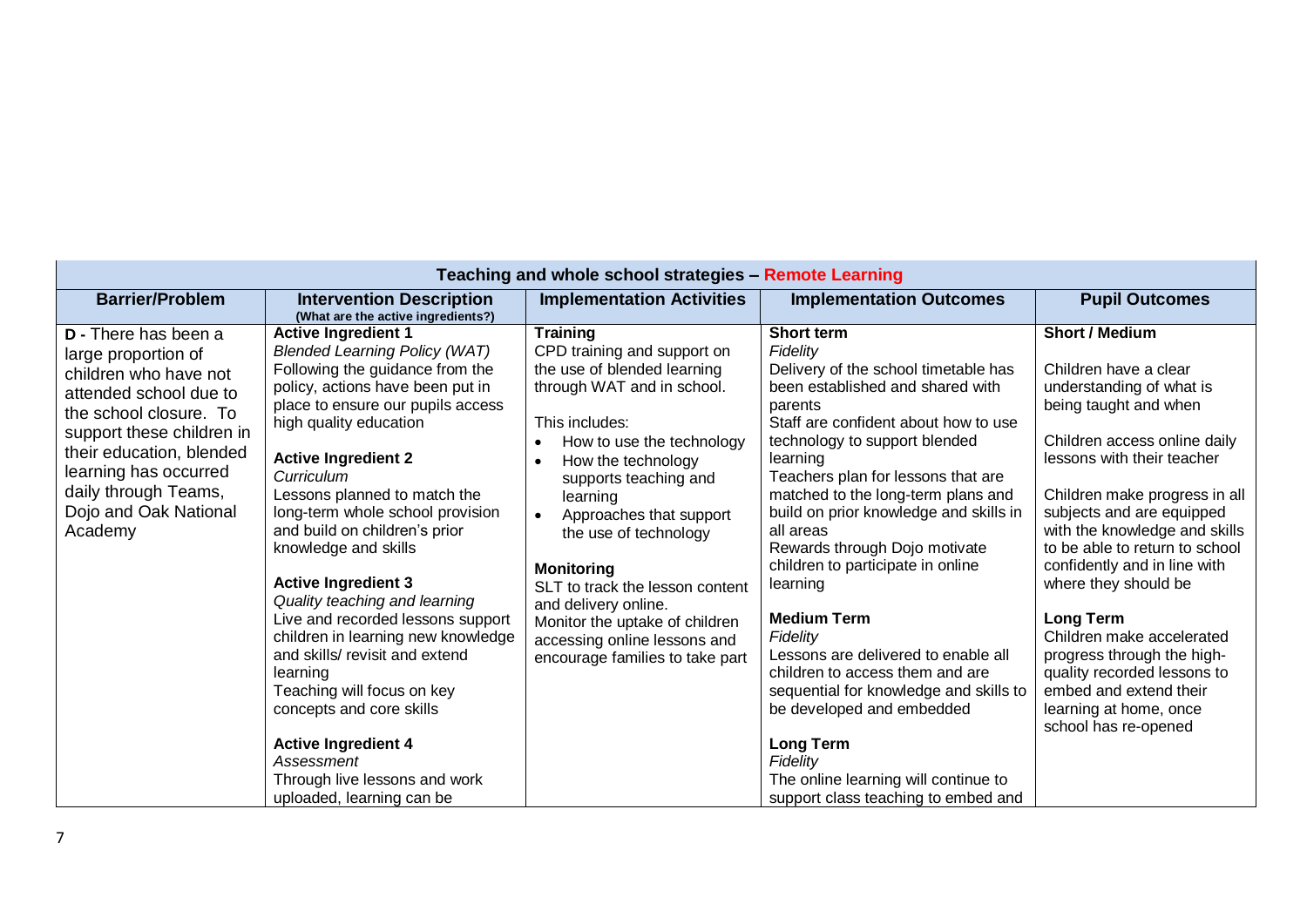| assessed and misconceptions /<br>next steps are implemented |                                               | extend children's knowledge and<br>skills from the classroom to home<br>Parents will have a clearer<br>understanding of children's learning |
|-------------------------------------------------------------|-----------------------------------------------|---------------------------------------------------------------------------------------------------------------------------------------------|
| Review Progress at the end of the autumn term               | Review Progress at the end of the spring term | Review Progress at the end of the summer term                                                                                               |
|                                                             |                                               |                                                                                                                                             |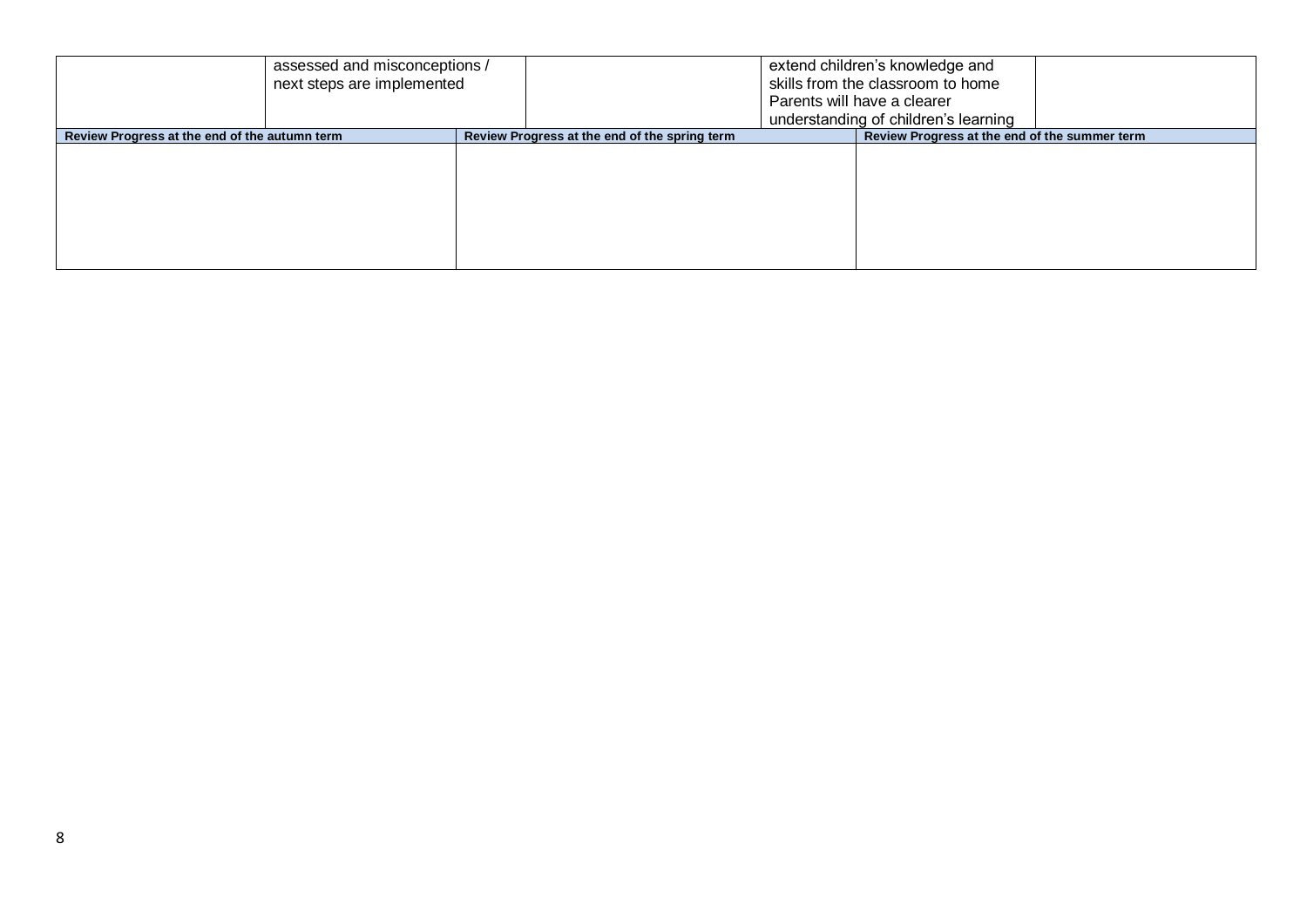| <b>Targeted Academic Support - Teaching Assistants</b><br>£1,000                                                                                                                                                                                        |                                                                                                                                                                                                                                                                                                                                                                                                                                                                                                                                                                                                                                                                                                                                                                            |                                                                                                                                                                                                                                                                                                                                                                                                                                                                                                                                                                                                                                                                                                                                                                                                                         |                                                                                                                                                                                                                                                                                                                                                                                                                                                                                                                                                                                                                                                                                                                                                |                                                                                                                                                                                                                                                                                                                                            |  |
|---------------------------------------------------------------------------------------------------------------------------------------------------------------------------------------------------------------------------------------------------------|----------------------------------------------------------------------------------------------------------------------------------------------------------------------------------------------------------------------------------------------------------------------------------------------------------------------------------------------------------------------------------------------------------------------------------------------------------------------------------------------------------------------------------------------------------------------------------------------------------------------------------------------------------------------------------------------------------------------------------------------------------------------------|-------------------------------------------------------------------------------------------------------------------------------------------------------------------------------------------------------------------------------------------------------------------------------------------------------------------------------------------------------------------------------------------------------------------------------------------------------------------------------------------------------------------------------------------------------------------------------------------------------------------------------------------------------------------------------------------------------------------------------------------------------------------------------------------------------------------------|------------------------------------------------------------------------------------------------------------------------------------------------------------------------------------------------------------------------------------------------------------------------------------------------------------------------------------------------------------------------------------------------------------------------------------------------------------------------------------------------------------------------------------------------------------------------------------------------------------------------------------------------------------------------------------------------------------------------------------------------|--------------------------------------------------------------------------------------------------------------------------------------------------------------------------------------------------------------------------------------------------------------------------------------------------------------------------------------------|--|
| <b>Barrier/Problem</b>                                                                                                                                                                                                                                  | <b>Intervention Description</b><br>(What are the active ingredients?)                                                                                                                                                                                                                                                                                                                                                                                                                                                                                                                                                                                                                                                                                                      | <b>Implementation Activities</b>                                                                                                                                                                                                                                                                                                                                                                                                                                                                                                                                                                                                                                                                                                                                                                                        | <b>Implementation Outcomes</b>                                                                                                                                                                                                                                                                                                                                                                                                                                                                                                                                                                                                                                                                                                                 | <b>Pupil Outcomes</b>                                                                                                                                                                                                                                                                                                                      |  |
| E TA's deployment<br>during whole class<br>lessons tends to focus<br>on the lower<br>attaining/SEN pupils, so<br>high quality CPD for<br>teachers and teaching<br>assistants is to be<br>prioritised to ensure TA's<br>add value to what<br>teachers do | <b>Active Ingredient 1:</b><br><b>Review</b><br>Establish how TA's are currently<br>performing in the classroom and<br>interventions<br><b>Active Ingredient 2:</b><br>Define role and purpose<br>Have a clear understanding of how<br>TA's are deployed throughout the<br>day and a clear vision of their role<br><b>Active Ingredient 3:</b><br>Develop whole school practices<br>Teachers understand and know the<br>expectations of TA's in the<br>classroom and how to maximise<br>the use of them effectively and<br>recognise TA's add value to what<br>teachers do<br>TA's have knowledge and<br>understanding of their role within<br>the classroom and know how and<br>when to support children in their<br>learning, being fully prepared<br>before each lesson | <b>Reviewing</b><br>An audit / self-assessment of<br>current TA performance<br>Define role and purpose<br>Establish a 'TA development<br>team'<br>Use the TA professional<br>standards to identify the role<br>Create a clear vision of the role<br>of TA's in school<br>Whole school practices<br>Teacher CPD focusing on the<br>role and deployment of the TA<br>in the classroom, including<br>preparing them fully for the<br>lessons and giving feedback<br>and reflection of the learning<br>that has taken place<br>TA CPD focusing on:<br>TA professional standards,<br>interactions with pupils,<br>$\bullet$<br>their role in the classroom<br>$\bullet$<br>delivering targeted,<br>$\bullet$<br>structured interventions<br>using metacognition skills<br>$\bullet$<br>to support children's<br>independence | <b>Short term</b><br>Questionnaire to TA's<br>$\bullet$<br>Audit - observations of TA's in<br>$\bullet$<br>class and interventions<br>TA Development Team<br>$\bullet$<br>established<br>Clear vision of TA's role<br>$\bullet$<br>TA professional standards<br>$\bullet$<br>shared with TA's and teachers<br><b>Medium Term</b><br>PDM - training for teachers<br>about the role of TA's in the<br>classroom<br>CPD training for TA's weekly $-1$<br>$\bullet$<br>hour each week for 6 weeks<br>TA performance management<br>$\bullet$<br>Observations of TA's and<br>$\bullet$<br>coaching sessions<br><b>Long Term</b><br>Revisit the vision and role of the<br><b>TA</b><br>Continue with Performance<br>$\bullet$<br>Managements for TA's | Children have<br>Greater independence<br>$\bullet$<br>Cope with learning<br>$\bullet$<br>challenges and set backs<br>and can solve these<br>themselves<br>More peer interactions,<br>with TA facilitating<br>discussions<br>Self-confidence grows as<br>they become more<br>independent<br>Understand the learning<br>$\bullet$<br>process |  |
| Review Progress at the end of the autumn term                                                                                                                                                                                                           |                                                                                                                                                                                                                                                                                                                                                                                                                                                                                                                                                                                                                                                                                                                                                                            | Review Progress at the end of the spring term                                                                                                                                                                                                                                                                                                                                                                                                                                                                                                                                                                                                                                                                                                                                                                           | Review Progress at the end of the summer term                                                                                                                                                                                                                                                                                                                                                                                                                                                                                                                                                                                                                                                                                                  |                                                                                                                                                                                                                                                                                                                                            |  |
|                                                                                                                                                                                                                                                         |                                                                                                                                                                                                                                                                                                                                                                                                                                                                                                                                                                                                                                                                                                                                                                            |                                                                                                                                                                                                                                                                                                                                                                                                                                                                                                                                                                                                                                                                                                                                                                                                                         |                                                                                                                                                                                                                                                                                                                                                                                                                                                                                                                                                                                                                                                                                                                                                |                                                                                                                                                                                                                                                                                                                                            |  |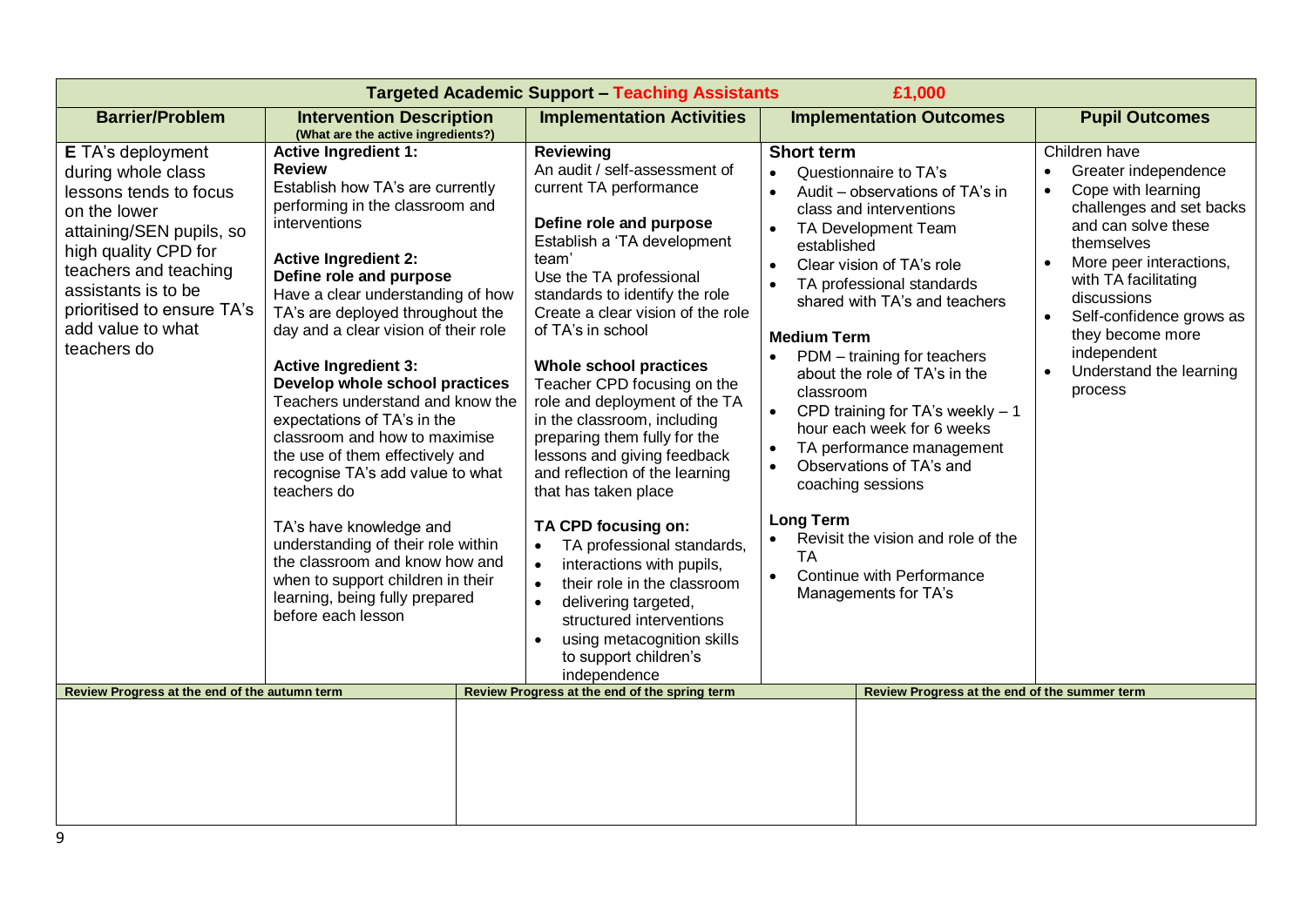| <b>Targeted Academic Support SEND</b>                                                                                                                                                                                                                                                                                                              |                                                                                                                                                                                                                                                                                                                                                                                                                                                                                                                                                                                                                                                                                                                                                                                                                                                                                                                                                                                                                                                                  |                                                                                                                                                                                                                                                                                                                                                                                                                                                                                                                                                                                                                                                                                                                                                                                                                                                                                                                                        |                                                                                                                                                                                                                                                                                                                                                                                                                                                                                                                                                                                                                                                                                                                                                  |                                                                                                                                                                                                                                                                                                                                                                                                                                                                                                                               |  |
|----------------------------------------------------------------------------------------------------------------------------------------------------------------------------------------------------------------------------------------------------------------------------------------------------------------------------------------------------|------------------------------------------------------------------------------------------------------------------------------------------------------------------------------------------------------------------------------------------------------------------------------------------------------------------------------------------------------------------------------------------------------------------------------------------------------------------------------------------------------------------------------------------------------------------------------------------------------------------------------------------------------------------------------------------------------------------------------------------------------------------------------------------------------------------------------------------------------------------------------------------------------------------------------------------------------------------------------------------------------------------------------------------------------------------|----------------------------------------------------------------------------------------------------------------------------------------------------------------------------------------------------------------------------------------------------------------------------------------------------------------------------------------------------------------------------------------------------------------------------------------------------------------------------------------------------------------------------------------------------------------------------------------------------------------------------------------------------------------------------------------------------------------------------------------------------------------------------------------------------------------------------------------------------------------------------------------------------------------------------------------|--------------------------------------------------------------------------------------------------------------------------------------------------------------------------------------------------------------------------------------------------------------------------------------------------------------------------------------------------------------------------------------------------------------------------------------------------------------------------------------------------------------------------------------------------------------------------------------------------------------------------------------------------------------------------------------------------------------------------------------------------|-------------------------------------------------------------------------------------------------------------------------------------------------------------------------------------------------------------------------------------------------------------------------------------------------------------------------------------------------------------------------------------------------------------------------------------------------------------------------------------------------------------------------------|--|
| <b>Barrier/Problem</b>                                                                                                                                                                                                                                                                                                                             | <b>Intervention Description</b><br>(What are the active ingredients?)                                                                                                                                                                                                                                                                                                                                                                                                                                                                                                                                                                                                                                                                                                                                                                                                                                                                                                                                                                                            | <b>Implementation Activities</b>                                                                                                                                                                                                                                                                                                                                                                                                                                                                                                                                                                                                                                                                                                                                                                                                                                                                                                       | <b>Implementation Outcomes</b>                                                                                                                                                                                                                                                                                                                                                                                                                                                                                                                                                                                                                                                                                                                   | <b>Pupil Outcomes</b>                                                                                                                                                                                                                                                                                                                                                                                                                                                                                                         |  |
| <b>F</b> Our disadvantaged<br>and SEND children have<br>made the least progress<br>during the closure of the<br>school and so these<br>children will require one-<br>to-one and small group<br>tuition to fill the gaps,<br>providing evidence<br>based, high quality<br>interventions which<br>explicitly link to the<br>content of daily lessons | <b>Active Ingredient 1</b><br>Assess plan do review cycle to be<br>explicit to identify gaps and meet<br>needs of all learners through QFT,<br>interventions and 1:1 sessions.<br><b>Active Ingredient 2</b><br>Use of Wakefield Progress steps to<br>accurately assess and plan next<br>small steps for children with<br>learning needs<br><b>Active Ingredient 3</b><br>Nurture provision to support<br>SEMH, programme to begin<br>summer 2 supported by EPS.<br><b>Active Ingredient 4</b><br>Small provision class in UKS2 to<br>address pre key stage learners in<br>Y5&6.<br><b>Active Ingredient 5</b><br>1:1/ very small groups in KS1 to<br>meet individual needs - 1 TA<br>focuses specifically on this all day.<br><b>Active Ingredient 6</b><br>Effective and targeted support from<br>external professionals EPS<br><b>WISENDSS CIAT.</b><br><b>Active Ingredient 7</b><br>RWI continues through KS2 where<br>needed.<br><b>Active Ingredient 8</b><br>Alternative approaches to reading<br>is used where a phonic approach is<br>not appropriate. | <b>Whole school CPD</b><br>CPD for teachers to ensure<br>that APDR is effective and this<br>is recorded explicitly ready for<br>transition in summer.<br>CPD for TAs to ensure that<br>where they are running<br>interventions these are<br>effective and they are<br>focussing on teaching<br>processes and skills rather<br>than achieving an end product.<br>CPD on WPS for teachers.<br>Whole school practices<br>Provision map and assessment<br>along with room and resource<br>bank to teach specific social<br>skills, self-esteem, improve<br>speech and language,<br>cooperation, friend groups.<br>Nurture breakfast group KS1 to<br>support SEMH.<br><b>Targeted support</b><br>Learning mentor and TA in<br>mornings with a group of<br>8/9 children, working at an<br>appropriate level within<br>WPS.<br>Very focussed and specific<br>$\bullet$<br>learning for 1-3 children in<br>maths phonics and writing<br>daily. | <b>Short term</b><br>PDM for teachers has been<br>delivered and staff are<br>adequately trained for APDR<br>Training for TA's is implemented<br>and interventions focus on<br>supporting children with the<br>processes and skills of learning<br>Staff are trained to teach specific<br>$\bullet$<br><b>Medium Term</b><br>Provision map is in place<br>Specific children have been<br>$\bullet$<br>identified to be targeted to work<br>in focused groups using<br>Wakefield Progress steps<br>Resources are available to teach<br>$\bullet$<br>SEL, S&L skills effectively<br>External agencies support<br>$\bullet$<br>targeted children<br>There is a clear baseline<br>$\bullet$<br>assessment and end<br>assessment for each intervention | All children have access<br>$\bullet$<br>to QFT, and teachers are<br>continually assessing<br>their progress to ensure<br>that they are achieving at<br>their highest level. This is<br>documented to support<br>transition and continuity.<br>Where possible boosters<br>and catch ups mean that<br>children are working at<br>ARE following<br>intervention.<br>All children make the<br>$\bullet$<br>best progress that they<br>can make, this is<br>measured through<br>targets, assessment and<br>WPS where appropriate. |  |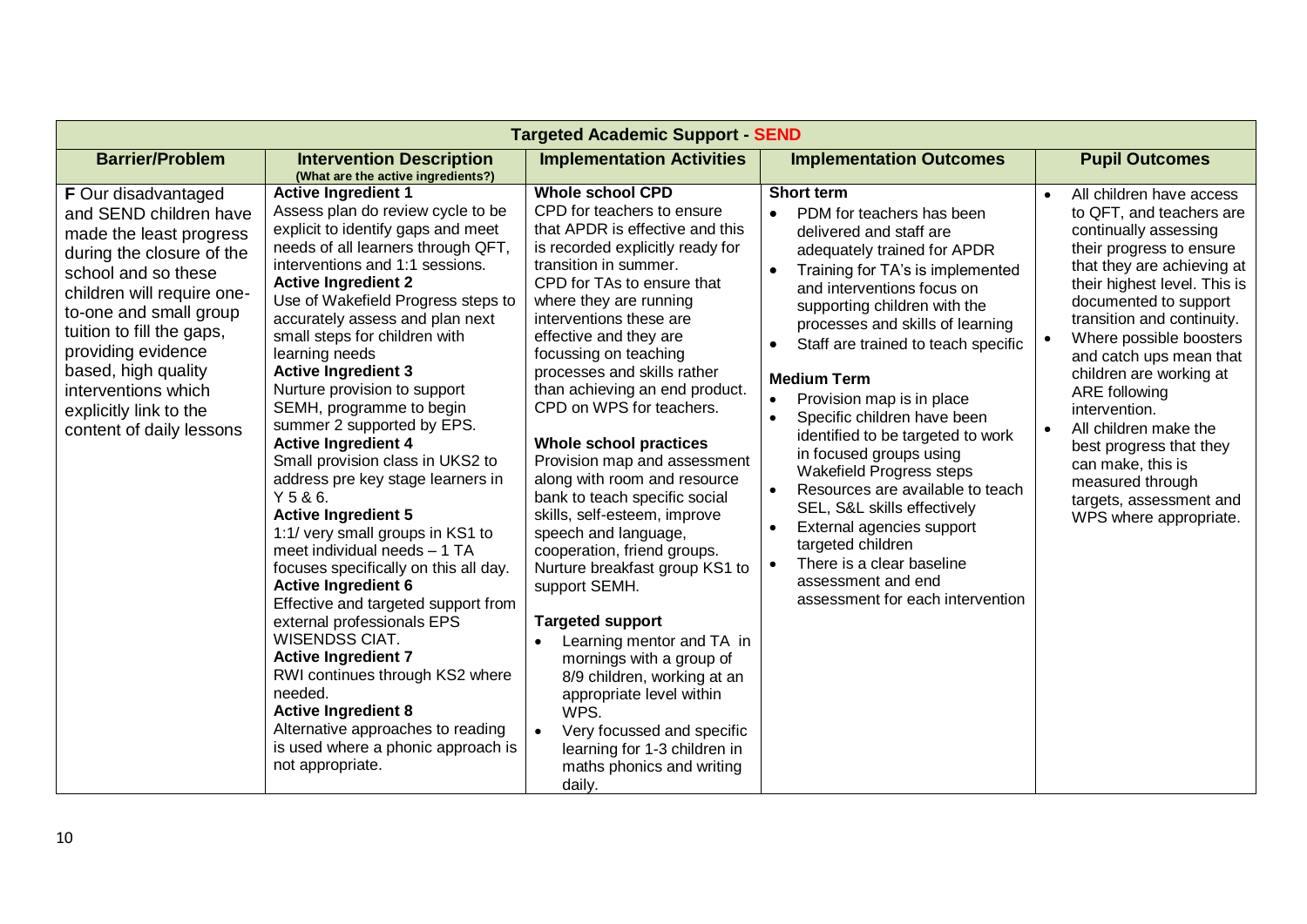|                                               | Phonics groups are very<br>specific in targeting specific<br>learning - 6 groups across<br>KS <sub>1</sub><br>Planning and referrals<br>$\bullet$<br>ongoing<br>Fresh Start in UKS2 and<br>$\bullet$<br>set 2 still taught in LKS3<br>(Whole view - rainbow<br>$\bullet$<br>words) and oxford reading<br>tree are available for<br>children with processing<br>needs. |                                               |  |
|-----------------------------------------------|-----------------------------------------------------------------------------------------------------------------------------------------------------------------------------------------------------------------------------------------------------------------------------------------------------------------------------------------------------------------------|-----------------------------------------------|--|
| Review Progress at the end of the autumn term | Review Progress at the end of the spring term                                                                                                                                                                                                                                                                                                                         | Review Progress at the end of the summer term |  |
|                                               |                                                                                                                                                                                                                                                                                                                                                                       |                                               |  |

|                                                                                                                                                                                                                                                                             | Targeted Academic Support - Reading One Wakefield £500 programme contribution Fresh Start training £520 HLTA Breakfast Club £1000 Texts£2,000                                                                                                                                                                                                                                                      |                                                                                                                                                                                                                                                                                                                                                                                                                        |                                                                                                                                                                                                                                                                           |                                                                                                                                                                                                                                                                                                                                  |  |  |  |
|-----------------------------------------------------------------------------------------------------------------------------------------------------------------------------------------------------------------------------------------------------------------------------|----------------------------------------------------------------------------------------------------------------------------------------------------------------------------------------------------------------------------------------------------------------------------------------------------------------------------------------------------------------------------------------------------|------------------------------------------------------------------------------------------------------------------------------------------------------------------------------------------------------------------------------------------------------------------------------------------------------------------------------------------------------------------------------------------------------------------------|---------------------------------------------------------------------------------------------------------------------------------------------------------------------------------------------------------------------------------------------------------------------------|----------------------------------------------------------------------------------------------------------------------------------------------------------------------------------------------------------------------------------------------------------------------------------------------------------------------------------|--|--|--|
| <b>Barrier/Problem</b>                                                                                                                                                                                                                                                      | <b>Intervention Description</b><br>(What are the active ingredients?)                                                                                                                                                                                                                                                                                                                              | <b>Implementation Activities</b>                                                                                                                                                                                                                                                                                                                                                                                       | Implementation<br><b>Outcomes</b>                                                                                                                                                                                                                                         | <b>Pupil Outcomes</b>                                                                                                                                                                                                                                                                                                            |  |  |  |
| <b>G</b> The closure of<br>school has impacted<br>on children's reading<br>skills, particularly the<br>most disadvantaged<br>and SEN children.<br>Through the delivery<br>of RWI, Fresh Start<br>and Accelerated<br>Reader these gaps<br>will be addressed<br>and monitored | <b>Active Ingredient 1</b><br>Assessment<br>Assessment of RWI and Accelerated<br>Reader as soon as the children return to<br>school<br><b>Active Ingredient 2</b><br>Reading practice will be informed by the<br>best available evidence<br><b>Active Ingredient 3</b><br>Planning<br>Using the assessments, groups are<br>formed according to their reading ability<br><b>Active Ingredient 4</b> | <b>Active Ingredient 1</b><br>Reading Leader to assess all children<br>using the RWI assessment tools and<br>analyse the data with the English Hub<br>and RWI consultant<br>All KS 2 children to access the Star<br>Reader assessments<br><b>Active Ingredient 2</b><br>Using the assessments, children are<br>grouped according to their reading<br>ability and all staff deliver lessons that<br>children can access | <b>Short term</b><br>Lowest 20% and those that<br>need to 'catch up' are<br>receiving intensive<br>interventions either one-to-<br>one or in small groups<br><b>Medium Term</b><br>Assessments are analysed<br>and children are reading at<br>their age-appropriate level | <b>Short term</b><br>All children are reading<br>books at their relevant<br>reading age<br>Children feel confident to<br>read and enjoy reading<br><b>Medium Term</b><br>Those that have been<br>involved in interventions<br>make accelerated progress<br>and become in line with their<br>appropriate reading age<br>Long Term |  |  |  |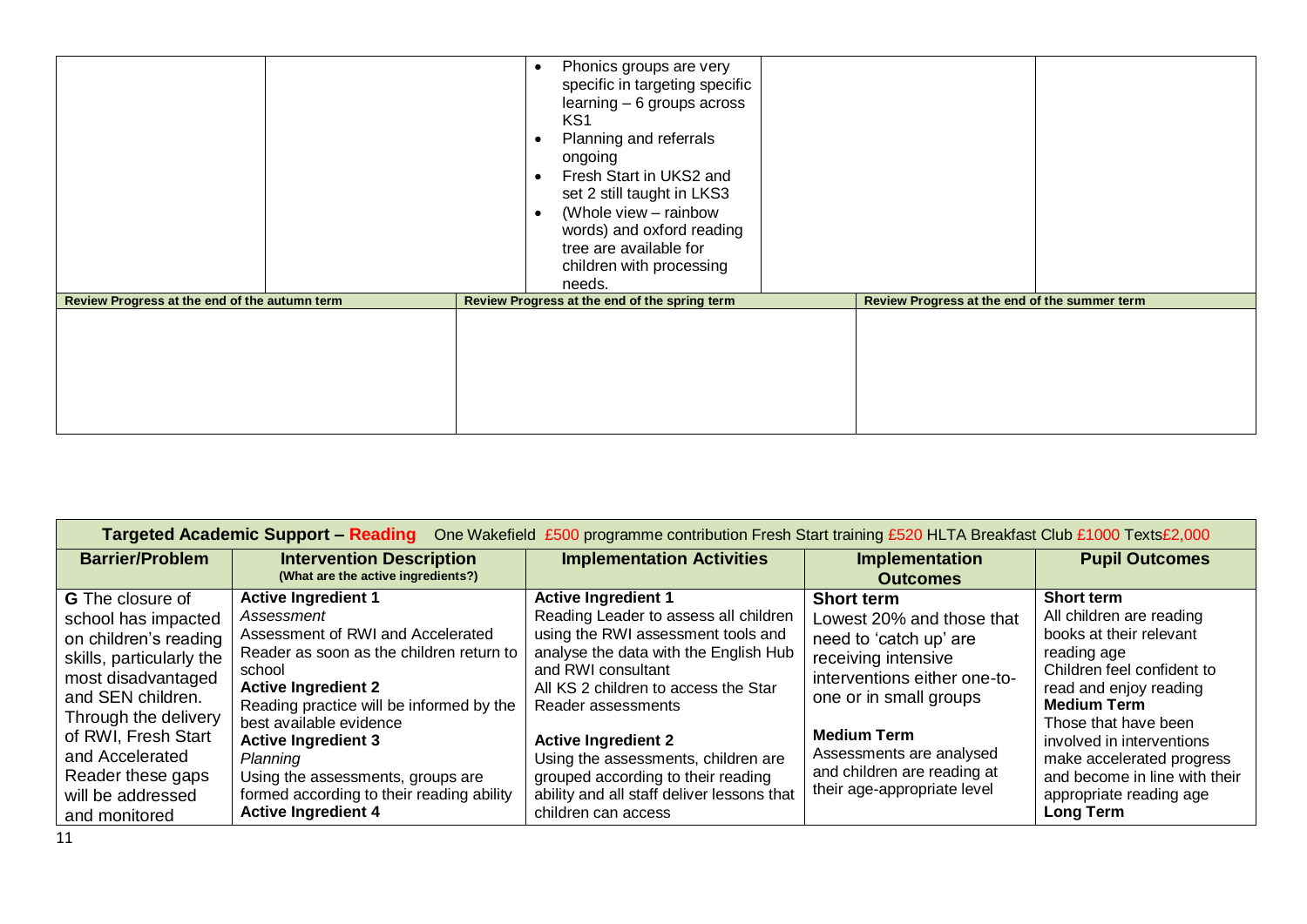| closely. Bespoke<br>reading interventions<br>will take place during<br><b>Breakfast Club and</b><br>throughout the day. | RWI One to one support<br>Lowest 20% and those that have either<br>regressed or made little progress during<br>school closure to receive intensive one-<br>to-one support with trained TA and<br>these are to be assessed every 2 weeks<br>In KS 2 the lowest 20% and those that<br>have made little progress will receive a<br>daily phonics lesson 'Fresh Start'<br><b>Active Ingredient 5</b><br>AR small group support<br>Lowest 20% and those that have<br>either regressed or made little<br>progress during school closure will<br>receive intensive small group<br>support with the Reading Leader<br>These children will also receive<br>$\bullet$<br>daily one to one reading during<br>Breakfast Club with an experienced<br>HLTA in reading<br><b>Active Ingredient 6</b><br>Assessing<br>All children who receive targeted | Using the Star Reader assessments,<br>Reading leader to use the reports to<br>analyse the key concepts and skills<br>that need to be taught<br><b>Active Ingredient 3</b><br>Using the assessments, the lowest<br>20% are identified and TA's/ Reading<br>Leader to teach one to one or in small<br>groups<br><b>Active Ingredient 4</b><br>Using the assessments, the lowest<br>20% are identified and small group<br>interventions are in place $3 - 5$ times<br>a week for at least 30 minutes<br>HLTA is reading with the lowest 20%<br>in KS 2 daily during breakfast club,<br>linked to the core skills of reading<br><b>Active Ingredient 5</b><br>Assessments in the intervention<br>groups are assessed every 2 to 4 |                                               | A larger percentage of<br>children are reading at their<br>age level<br>More children are reading for<br>pleasure both at school and<br>at home |
|-------------------------------------------------------------------------------------------------------------------------|-----------------------------------------------------------------------------------------------------------------------------------------------------------------------------------------------------------------------------------------------------------------------------------------------------------------------------------------------------------------------------------------------------------------------------------------------------------------------------------------------------------------------------------------------------------------------------------------------------------------------------------------------------------------------------------------------------------------------------------------------------------------------------------------------------------------------------------------|-------------------------------------------------------------------------------------------------------------------------------------------------------------------------------------------------------------------------------------------------------------------------------------------------------------------------------------------------------------------------------------------------------------------------------------------------------------------------------------------------------------------------------------------------------------------------------------------------------------------------------------------------------------------------------------------------------------------------------|-----------------------------------------------|-------------------------------------------------------------------------------------------------------------------------------------------------|
|                                                                                                                         |                                                                                                                                                                                                                                                                                                                                                                                                                                                                                                                                                                                                                                                                                                                                                                                                                                         |                                                                                                                                                                                                                                                                                                                                                                                                                                                                                                                                                                                                                                                                                                                               |                                               |                                                                                                                                                 |
|                                                                                                                         | support will be assessed every 2-4                                                                                                                                                                                                                                                                                                                                                                                                                                                                                                                                                                                                                                                                                                                                                                                                      | weeks                                                                                                                                                                                                                                                                                                                                                                                                                                                                                                                                                                                                                                                                                                                         |                                               |                                                                                                                                                 |
|                                                                                                                         | weeks and monitored closely by SLT                                                                                                                                                                                                                                                                                                                                                                                                                                                                                                                                                                                                                                                                                                                                                                                                      |                                                                                                                                                                                                                                                                                                                                                                                                                                                                                                                                                                                                                                                                                                                               |                                               |                                                                                                                                                 |
| Review Progress at the end of the autumn term                                                                           |                                                                                                                                                                                                                                                                                                                                                                                                                                                                                                                                                                                                                                                                                                                                                                                                                                         | Review Progress at the end of the spring term                                                                                                                                                                                                                                                                                                                                                                                                                                                                                                                                                                                                                                                                                 | Review Progress at the end of the summer term |                                                                                                                                                 |
|                                                                                                                         |                                                                                                                                                                                                                                                                                                                                                                                                                                                                                                                                                                                                                                                                                                                                                                                                                                         |                                                                                                                                                                                                                                                                                                                                                                                                                                                                                                                                                                                                                                                                                                                               |                                               |                                                                                                                                                 |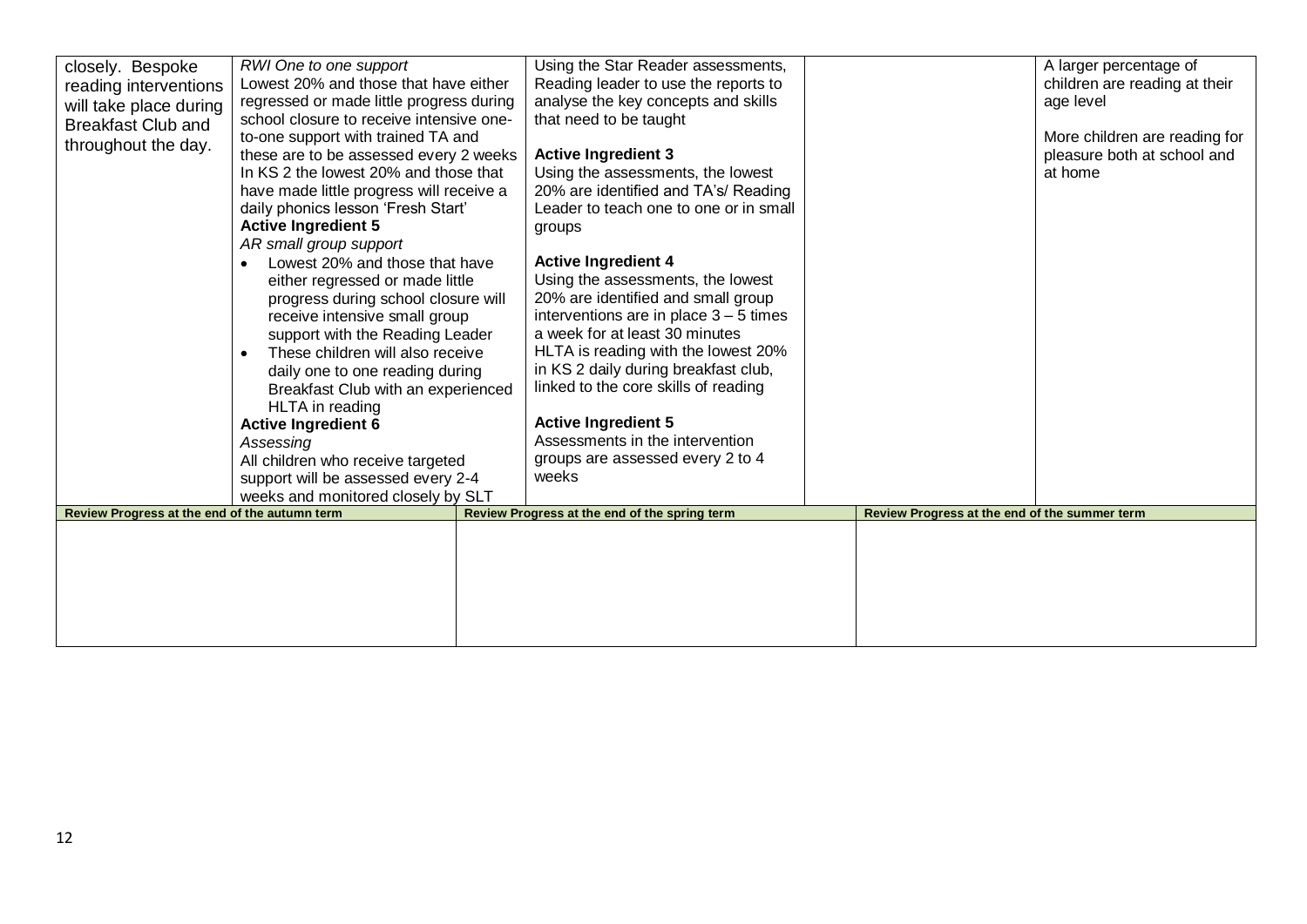| <b>Targeted Academic Support - Tutoring</b><br>£5,000                                                                                                                                                                                                                                       |                                                                                                                                                                                                                                                                                                                                                                                                                                                                                                                                                                                                                                                                                    |                                                                                                                                                                                                                                                                                                                                                                                                                                                                                                                                                                                                                                                                             |                                                                                          |                                                                                                                                                                                                                                                                                                                                                                                                                                                                                                    |                                                                                                                                                                                                                                                                                           |  |
|---------------------------------------------------------------------------------------------------------------------------------------------------------------------------------------------------------------------------------------------------------------------------------------------|------------------------------------------------------------------------------------------------------------------------------------------------------------------------------------------------------------------------------------------------------------------------------------------------------------------------------------------------------------------------------------------------------------------------------------------------------------------------------------------------------------------------------------------------------------------------------------------------------------------------------------------------------------------------------------|-----------------------------------------------------------------------------------------------------------------------------------------------------------------------------------------------------------------------------------------------------------------------------------------------------------------------------------------------------------------------------------------------------------------------------------------------------------------------------------------------------------------------------------------------------------------------------------------------------------------------------------------------------------------------------|------------------------------------------------------------------------------------------|----------------------------------------------------------------------------------------------------------------------------------------------------------------------------------------------------------------------------------------------------------------------------------------------------------------------------------------------------------------------------------------------------------------------------------------------------------------------------------------------------|-------------------------------------------------------------------------------------------------------------------------------------------------------------------------------------------------------------------------------------------------------------------------------------------|--|
| <b>Barrier/Problem</b>                                                                                                                                                                                                                                                                      | <b>Intervention Description</b><br>(What are the active ingredients?)                                                                                                                                                                                                                                                                                                                                                                                                                                                                                                                                                                                                              | <b>Implementation Activities</b>                                                                                                                                                                                                                                                                                                                                                                                                                                                                                                                                                                                                                                            |                                                                                          | <b>Implementation Outcomes</b>                                                                                                                                                                                                                                                                                                                                                                                                                                                                     | <b>Pupil Outcomes</b>                                                                                                                                                                                                                                                                     |  |
| <b>H</b> The closure of school<br>has impacted on<br>children's progress of<br>mathematical skills,<br>particularly the most<br>disadvantaged and SEN<br>children. Using the<br><b>National Tutoring</b><br>Programme, a tutor from<br>WhiteRose will work with<br>small groups of children | <b>Active Ingredient 1</b><br>Using daily assessments within the<br>classroom, gaps are identified<br>linked to key elements and<br>concepts<br><b>Active Ingredient 2</b><br>Maths Leader to support teachers<br>in blending the identified key<br>elements and concepts that have<br>been missed into the daily maths<br>activities<br><b>Active Ingredient 3</b><br>High quality targeted support for<br>the lowest 20% of children is in<br>place through the National Tutoring<br>Programme, working with a tutor<br>from WhiteRose.<br><b>Active Ingredient 4</b><br>Ensure the lowest 20% of children<br>are making accelerated progress<br>by assessing on a regular basis | <b>Active Ingredient 1</b><br>Class teachers to use a variety<br>of assessment activities e.g.<br>multiple questions, quiz,<br>questioning<br>Maths leader to monitor maths<br>books and observe lessons<br><b>Active Ingredient 2</b><br>Maths Leader to meet with<br>teachers in Key Stage teams to<br>identify the key elements and<br>concepts that children have<br>missed<br><b>Active Ingredient 3</b><br>Tutor from WhiteRose has<br>been employed and the<br>targeted children are accessing<br>high quality targeted lessons<br>Active Ingredient 4<br>Maths Leader to meet with<br>tutor from WhiteRose and<br>monitor books and learning<br>from the lowest 20% | Short Term<br>$\bullet$<br>within lessons<br>addressed<br>progress<br><b>Medium Term</b> | Gaps in key elements and<br>concepts have been identified<br>and are being taught effectively<br>The monitoring of books and<br>lessons shows that children are<br>making progress and missed<br>concepts etc have been<br>Lowest 20% are receiving high<br>quality tutoring which is enabling<br>this group to make accelerated<br>Children have embedded the<br>missed learning opportunities<br>from the school closure and are<br>working at the right level in the<br>WhiteRose for their age | <b>Short Term</b><br>Children are confident to<br>access the maths lessons<br>and are applying skills taught<br>effectively, especially the<br>ones that they have missed<br><b>Medium Term</b><br>Children are working at the<br>right level in the WhiteRose<br>programme for their age |  |
| Review Progress at the end of the autumn term                                                                                                                                                                                                                                               |                                                                                                                                                                                                                                                                                                                                                                                                                                                                                                                                                                                                                                                                                    | Review Progress at the end of the spring term                                                                                                                                                                                                                                                                                                                                                                                                                                                                                                                                                                                                                               | Review Progress at the end of the summer term                                            |                                                                                                                                                                                                                                                                                                                                                                                                                                                                                                    |                                                                                                                                                                                                                                                                                           |  |
|                                                                                                                                                                                                                                                                                             |                                                                                                                                                                                                                                                                                                                                                                                                                                                                                                                                                                                                                                                                                    |                                                                                                                                                                                                                                                                                                                                                                                                                                                                                                                                                                                                                                                                             |                                                                                          |                                                                                                                                                                                                                                                                                                                                                                                                                                                                                                    |                                                                                                                                                                                                                                                                                           |  |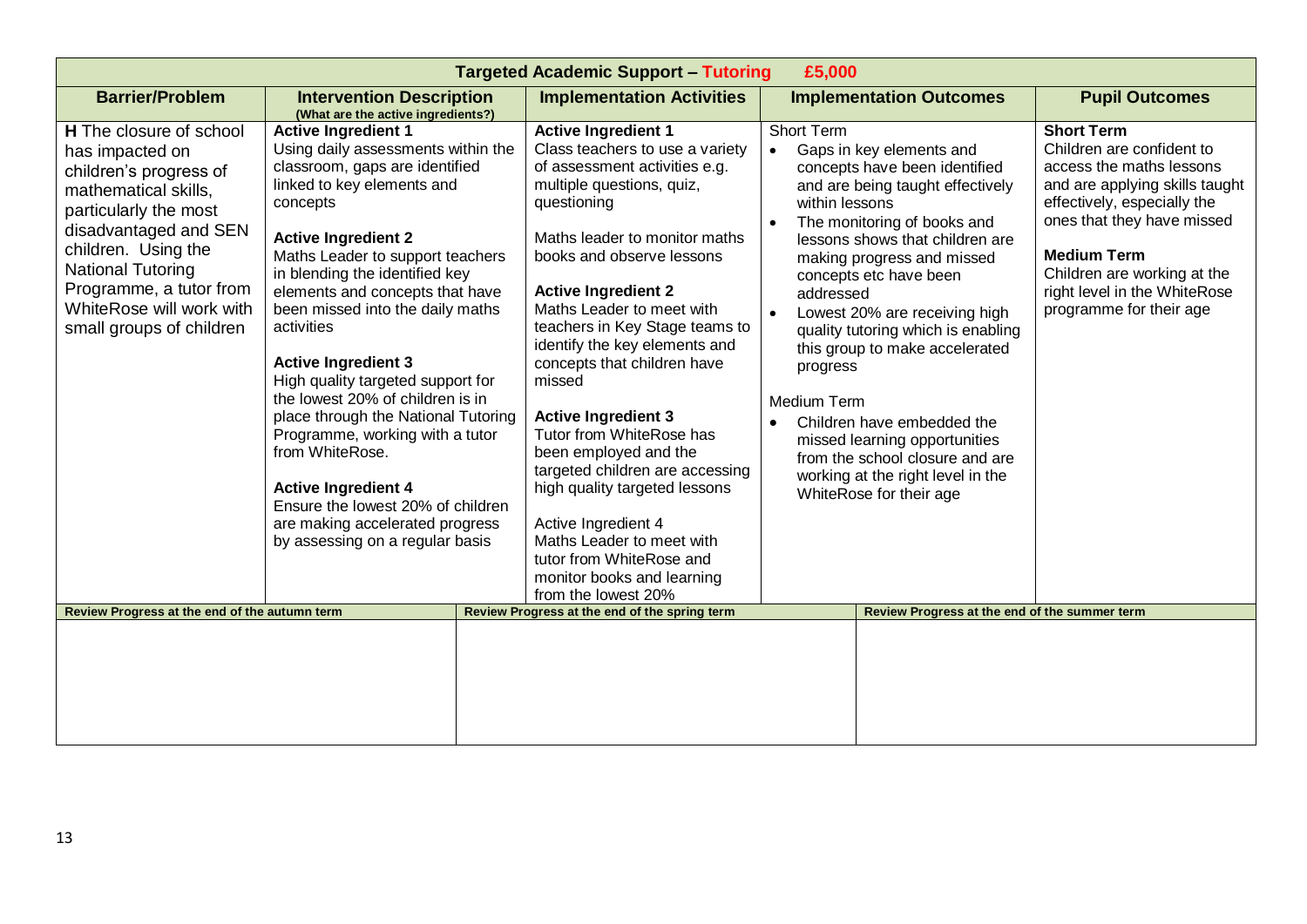| Wider Strategies - Social and Emotional - Interventions (£2,500)                                                                                                                                                                                                                                                                                            |                                                                                                                                                                                                                                                                                                                                                                                                                                                                                                                                                                                                      |                                                                                                                                                                                                                                                                                                                                                                                                                                                                         |                                                                                                                                                                                                                                                                                                      |                                                                                                                                                                                                                                                                                                                                            |  |  |  |
|-------------------------------------------------------------------------------------------------------------------------------------------------------------------------------------------------------------------------------------------------------------------------------------------------------------------------------------------------------------|------------------------------------------------------------------------------------------------------------------------------------------------------------------------------------------------------------------------------------------------------------------------------------------------------------------------------------------------------------------------------------------------------------------------------------------------------------------------------------------------------------------------------------------------------------------------------------------------------|-------------------------------------------------------------------------------------------------------------------------------------------------------------------------------------------------------------------------------------------------------------------------------------------------------------------------------------------------------------------------------------------------------------------------------------------------------------------------|------------------------------------------------------------------------------------------------------------------------------------------------------------------------------------------------------------------------------------------------------------------------------------------------------|--------------------------------------------------------------------------------------------------------------------------------------------------------------------------------------------------------------------------------------------------------------------------------------------------------------------------------------------|--|--|--|
| <b>Barrier/Problem</b>                                                                                                                                                                                                                                                                                                                                      | <b>Intervention Description</b><br>(What are the active ingredients?)                                                                                                                                                                                                                                                                                                                                                                                                                                                                                                                                | <b>Implementation Activities</b>                                                                                                                                                                                                                                                                                                                                                                                                                                        | <b>Implementation Outcomes</b>                                                                                                                                                                                                                                                                       | <b>Pupil Outcomes</b>                                                                                                                                                                                                                                                                                                                      |  |  |  |
| I Our children,<br>particularly our most<br>disadvantaged and<br>SEND children, will find<br>the return to school life<br>challenging. There will a<br>be a strong focus on<br>supporting the social and<br>emotional needs of our<br>children., through<br>implementing the 'Thrive'<br>programme, including<br>training teachers and<br>TA's to implement | <b>Active Ingredient 1</b><br>1 member of our staff have training<br>to support children who have social<br>and emotional needs.<br><b>Active Ingredient 2</b><br>Children that are in most need of<br>social and emotional support are<br>taught strategies to support them<br>to become ready to learn and<br>thrive<br><b>Active Ingredient 3</b><br>Thrive trainers work with the<br>targeted children over a set period<br>of time with targets set for them.<br><b>Active Ingredient 4</b><br>Support all staff in their<br>understanding of SEL and how<br>they can support children in class | <b>Active Ingredient 1</b><br>Train 2 members of staff to<br>become 'Thrive trainers'<br><b>Active Ingredient 2</b><br>Identify children who need<br>support with social and<br>emotional needs<br><b>Active Ingredient 3</b><br>Using the Thrive online<br>assessment tool, assess the<br>child's SEL development and<br>which resources best fit to<br>support them<br><b>Active Ingredient 4</b><br>All staff have training about<br>Thrive from the Thrive trainers | <b>Short Term</b><br>2 members of staff are confident at<br>delivering small group interventions<br>to support children with SEL needs<br><b>Medium Term</b><br>Using the Thrive Approach staff feel<br>more equipped to manage behaviour<br>and better able to support more<br>vulnerable children. | <b>Short Term</b><br>All children in school are<br>equipped with the skills and<br>knowledge to successfully<br>access all learning in school<br><b>Medium Term</b><br>All children become more<br>emotionally resilient<br>Behaviour improves<br><b>Long Term</b><br>Children are better equipped<br>to deal with life's ups and<br>downs |  |  |  |
| Review Progress at the end of the autumn term                                                                                                                                                                                                                                                                                                               |                                                                                                                                                                                                                                                                                                                                                                                                                                                                                                                                                                                                      | Review Progress at the end of the spring term                                                                                                                                                                                                                                                                                                                                                                                                                           | Review Progress at the end of the summer term                                                                                                                                                                                                                                                        |                                                                                                                                                                                                                                                                                                                                            |  |  |  |
|                                                                                                                                                                                                                                                                                                                                                             |                                                                                                                                                                                                                                                                                                                                                                                                                                                                                                                                                                                                      |                                                                                                                                                                                                                                                                                                                                                                                                                                                                         |                                                                                                                                                                                                                                                                                                      |                                                                                                                                                                                                                                                                                                                                            |  |  |  |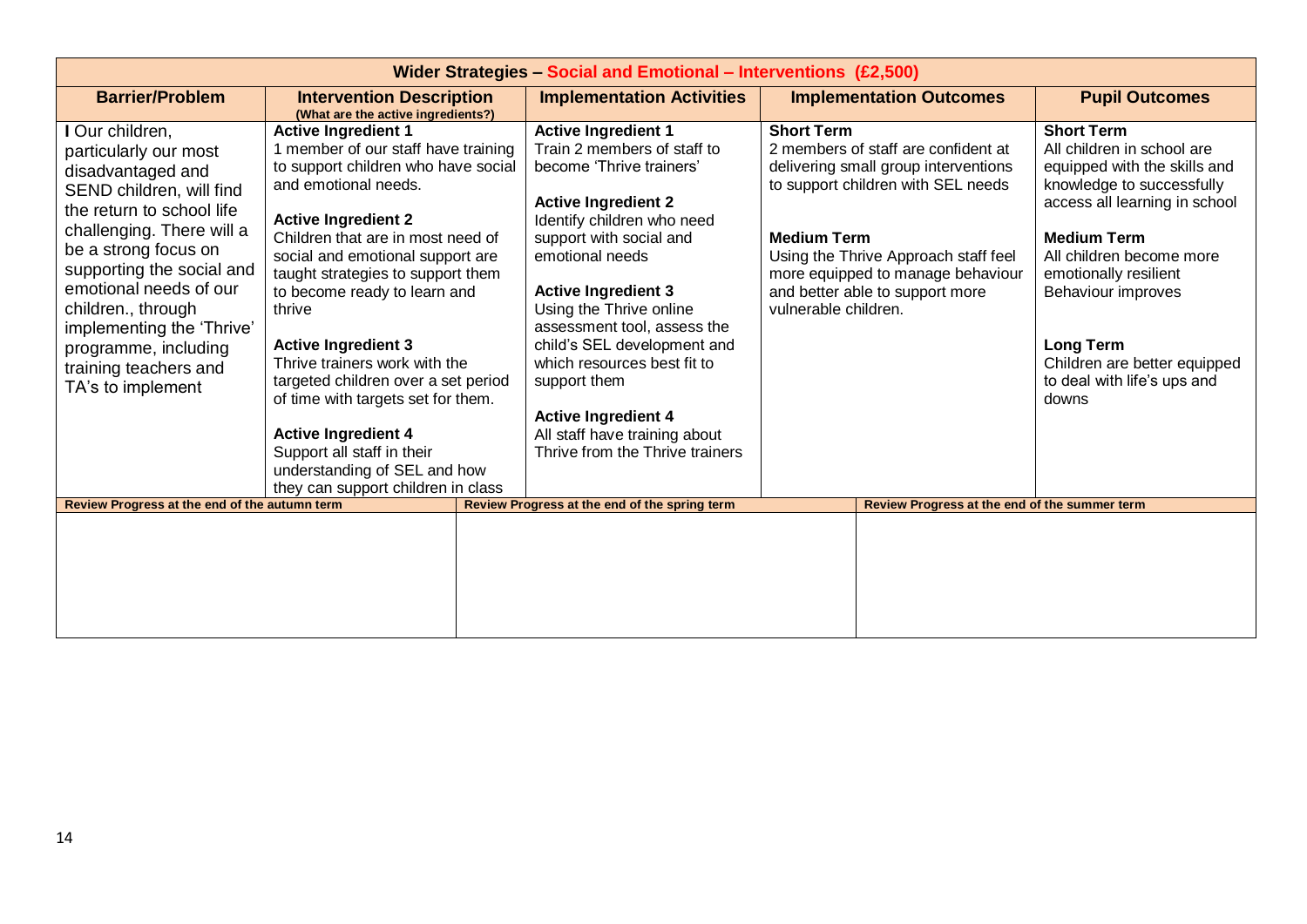| <b>Wider Strategies - Social and Emotional - Class £2,000</b>                                                     |                                                                                                                                                                                                                                                                                                                                                                                                                                                                                                                                                                                                                             |                                                                                                                                                                                                                                                                                                                                                                                                                                                                        |                                                                                                                                                                                                                                                                                                                                                                                                                                                                                                                                                                 |                                                                                                                                                                                                                                                                                                                                                                                                  |  |  |
|-------------------------------------------------------------------------------------------------------------------|-----------------------------------------------------------------------------------------------------------------------------------------------------------------------------------------------------------------------------------------------------------------------------------------------------------------------------------------------------------------------------------------------------------------------------------------------------------------------------------------------------------------------------------------------------------------------------------------------------------------------------|------------------------------------------------------------------------------------------------------------------------------------------------------------------------------------------------------------------------------------------------------------------------------------------------------------------------------------------------------------------------------------------------------------------------------------------------------------------------|-----------------------------------------------------------------------------------------------------------------------------------------------------------------------------------------------------------------------------------------------------------------------------------------------------------------------------------------------------------------------------------------------------------------------------------------------------------------------------------------------------------------------------------------------------------------|--------------------------------------------------------------------------------------------------------------------------------------------------------------------------------------------------------------------------------------------------------------------------------------------------------------------------------------------------------------------------------------------------|--|--|
| <b>Barrier/Problem</b>                                                                                            | <b>Intervention Description</b><br>(What are the active ingredients?)                                                                                                                                                                                                                                                                                                                                                                                                                                                                                                                                                       | <b>Implementation Activities</b>                                                                                                                                                                                                                                                                                                                                                                                                                                       | <b>Implementation Outcomes</b>                                                                                                                                                                                                                                                                                                                                                                                                                                                                                                                                  | <b>Pupil Outcomes</b>                                                                                                                                                                                                                                                                                                                                                                            |  |  |
| J We have a significant<br>group of children who<br>have Social and<br><b>Emotional learning</b><br>difficulties, | <b>Active Ingredient 1</b><br>Implement a complete Wellbeing<br>curriculum through 'Scarf' to<br>support staff with their workload<br>and build their confidence in<br>delivering SEL lessons<br><b>Active Ingredient 2</b><br>Staff understand how to implement<br>the SCARF curriculum into their<br>daily lessons with the online and<br>hard copy resources<br><b>Active Ingredient 3</b><br>Staff to plan daily/weekly sessions<br>linked to the SCARF curriculum<br><b>Active Ingredient 4</b><br>Monitor the impact the Wellbeing<br>curriculum is having on the social<br>and emotional learning of all<br>children | Active Ingredient 1<br>Purchase the Scarf programme<br><b>Active Ingredient 2</b><br>PDM sessions to introduce the<br>Wellbeing curriculum and<br>explain how to implement it into<br>daily lessons<br><b>Active Ingredient 3</b><br>Wellbeing lessons are taught to<br>the whole class<br><b>Active Ingredient 4</b><br>Planning scrutiny and lesson<br>observations to find out the<br>effectiveness of the wellbeing<br>curriculum and whether there is<br>fidelity | <b>Short term</b><br>Wellbeing curriculum is working<br>$\bullet$<br>alongside the school curriculum<br>Staff are trained about how to<br>$\bullet$<br>implement the wellbeing<br>curriculum<br>Daily/weekly lessons of wellbeing<br>$\bullet$<br>are being taught effectively<br>Monitoring shows that the<br>$\bullet$<br>wellbeing curriculum is having a<br>successful outcome of children's<br>social and emotional learning<br><b>Long Term</b><br>The wellbeing curriculum is fully<br>$\bullet$<br>embedded into school life with a<br>positive outcome | <b>Short term</b><br>Children begin to learn<br>about different social and<br>emotional learning<br>Children learn how to talk<br>$\bullet$<br>confidently about mental<br>health and wellbeing<br><b>Long Term</b><br>The wellbeing curriculum<br>has embedded the tools<br>and life skills to help<br>children build emotional<br>literacy, resilience and<br>their "bounce back-<br>ability". |  |  |
| Review Progress at the end of the autumn term                                                                     |                                                                                                                                                                                                                                                                                                                                                                                                                                                                                                                                                                                                                             | Review Progress at the end of the spring term                                                                                                                                                                                                                                                                                                                                                                                                                          | Review Progress at the end of the summer term                                                                                                                                                                                                                                                                                                                                                                                                                                                                                                                   |                                                                                                                                                                                                                                                                                                                                                                                                  |  |  |
|                                                                                                                   |                                                                                                                                                                                                                                                                                                                                                                                                                                                                                                                                                                                                                             |                                                                                                                                                                                                                                                                                                                                                                                                                                                                        |                                                                                                                                                                                                                                                                                                                                                                                                                                                                                                                                                                 |                                                                                                                                                                                                                                                                                                                                                                                                  |  |  |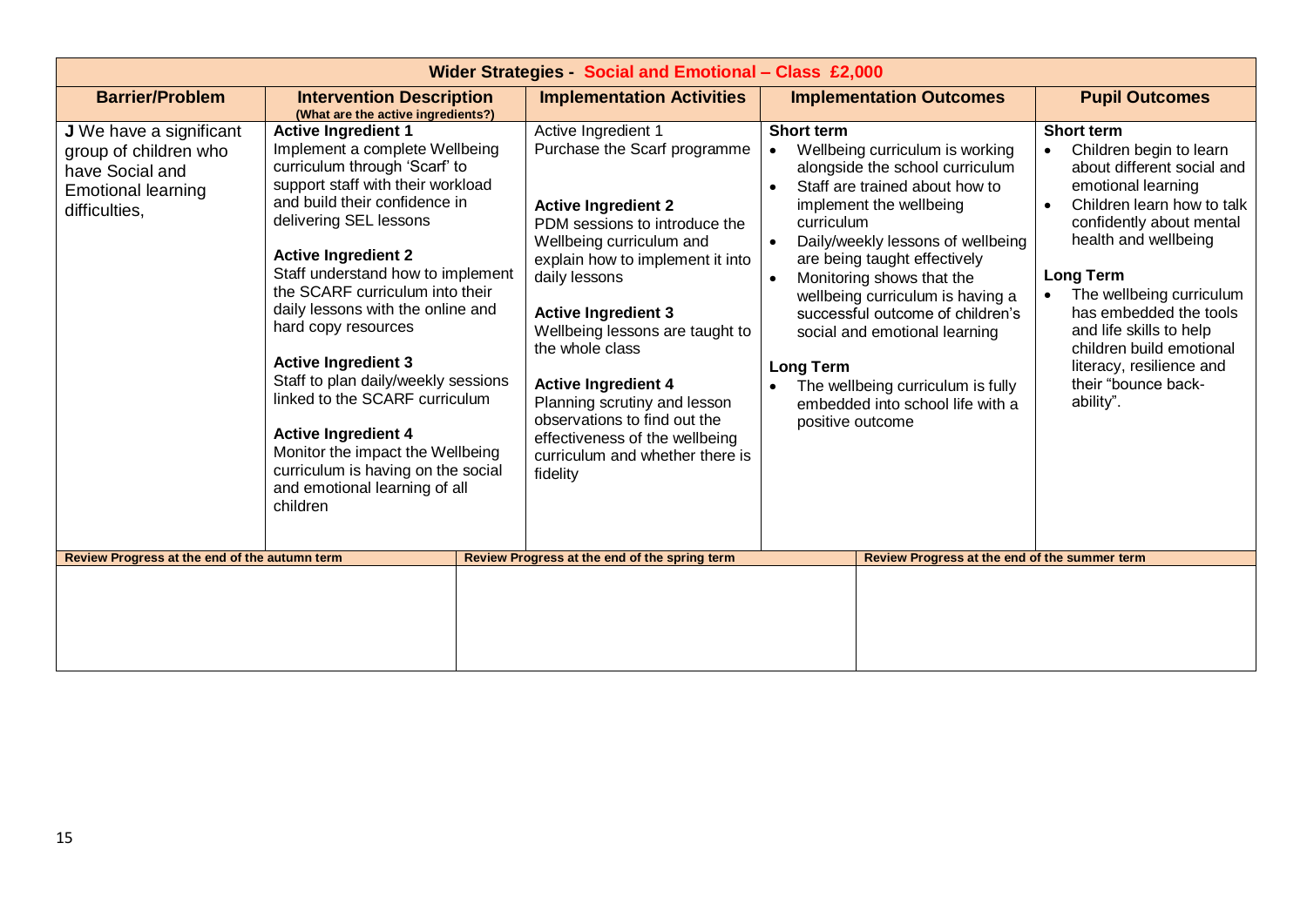| <b>Wider Strategies - Communication with parents</b>                                                                  |                                                                                                                                                                                                                                                                                                                            |                                                                                                                                                                                                                                                                                                                                                                                                                                    |                                                                   |                                                                                                                                                                                                                                                                                                                           |                       |                                                                                                                                                                           |  |
|-----------------------------------------------------------------------------------------------------------------------|----------------------------------------------------------------------------------------------------------------------------------------------------------------------------------------------------------------------------------------------------------------------------------------------------------------------------|------------------------------------------------------------------------------------------------------------------------------------------------------------------------------------------------------------------------------------------------------------------------------------------------------------------------------------------------------------------------------------------------------------------------------------|-------------------------------------------------------------------|---------------------------------------------------------------------------------------------------------------------------------------------------------------------------------------------------------------------------------------------------------------------------------------------------------------------------|-----------------------|---------------------------------------------------------------------------------------------------------------------------------------------------------------------------|--|
| <b>Barrier/Problem</b>                                                                                                | <b>Intervention Description</b><br>(What are the active ingredients?)                                                                                                                                                                                                                                                      | <b>Implementation Activities</b>                                                                                                                                                                                                                                                                                                                                                                                                   | <b>Implementation Outcomes</b>                                    |                                                                                                                                                                                                                                                                                                                           | <b>Pupil Outcomes</b> |                                                                                                                                                                           |  |
| <b>K</b> There has been<br>greater communication<br>between parents to<br>support them through the<br>school closure. | <b>Active Ingredient 1</b><br>Communications between school<br>and families are effective<br><b>Active Ingredient 2</b><br>Assess what has worked well and<br>not worked well during the period<br>of school closure<br><b>Active Ingredient 3</b><br>Provide more support for families<br>to help them with home learning | <b>Active Ingredient 1</b><br>Develop a clear plan for<br>communications with families<br>throughout the year<br><b>Active Ingredient 2</b><br>Conduct a questionnaire for<br>staff to find out what<br>communications has/hasn't<br>worked well during school<br>closure<br><b>Active Ingredient 3</b><br>Use Teams to send films home<br>of teachers explaining how to<br>support their child with learning<br>that is sent home | <b>Short Term</b><br>$\bullet$<br>$\bullet$<br>point<br>$\bullet$ | Clear plan in place for<br>communications with parents<br>Messages are personalised as<br>much as possible, being aware<br>of parent's literacy levels<br>Make messages brief and to the<br>Keep parents up to date with<br>school events via the school<br>website, twitter and Dojo<br>ensuring they are used regularly | $\bullet$             | Children make progress<br>through the support of<br>home and school<br>Children feel safe and<br>welcome at school due to<br>positive family<br>relationships with school |  |
| Review Progress at the end of the autumn term                                                                         |                                                                                                                                                                                                                                                                                                                            | Review Progress at the end of the spring term                                                                                                                                                                                                                                                                                                                                                                                      | Review Progress at the end of the summer term                     |                                                                                                                                                                                                                                                                                                                           |                       |                                                                                                                                                                           |  |
|                                                                                                                       |                                                                                                                                                                                                                                                                                                                            |                                                                                                                                                                                                                                                                                                                                                                                                                                    |                                                                   |                                                                                                                                                                                                                                                                                                                           |                       |                                                                                                                                                                           |  |

| <b>Wider Strategies - Technology £5,000</b>                                                                                      |                                                                                                                                                     |                                                                                                                                                        |                                                                                                                                  |                                                                                                                     |  |  |  |
|----------------------------------------------------------------------------------------------------------------------------------|-----------------------------------------------------------------------------------------------------------------------------------------------------|--------------------------------------------------------------------------------------------------------------------------------------------------------|----------------------------------------------------------------------------------------------------------------------------------|---------------------------------------------------------------------------------------------------------------------|--|--|--|
| <b>Barrier/Problem</b>                                                                                                           | <b>Intervention Description</b><br><b>Implementation Activities</b><br><b>Implementation Outcomes</b><br>(What are the active ingredients?)         |                                                                                                                                                        |                                                                                                                                  |                                                                                                                     |  |  |  |
| L Some of our families<br>have not had access to<br>technology or the<br>internet during the school  <br>closure and so have not | <b>Active Ingredient 1</b><br>All families have access to<br>technology, for children to be able<br>to complete high quality learning<br>activities | <b>Active Ingredient 1</b><br>Provide laptops and wi-fi<br>connections have been provided<br>to our most disadvantaged<br>families from the government | <b>Short Term</b><br>All families have access to<br>technology and the internet to<br>support them with high quality<br>learning | Children are able to<br>access technology when<br>learning at home<br>Children successfully<br>return to school and |  |  |  |